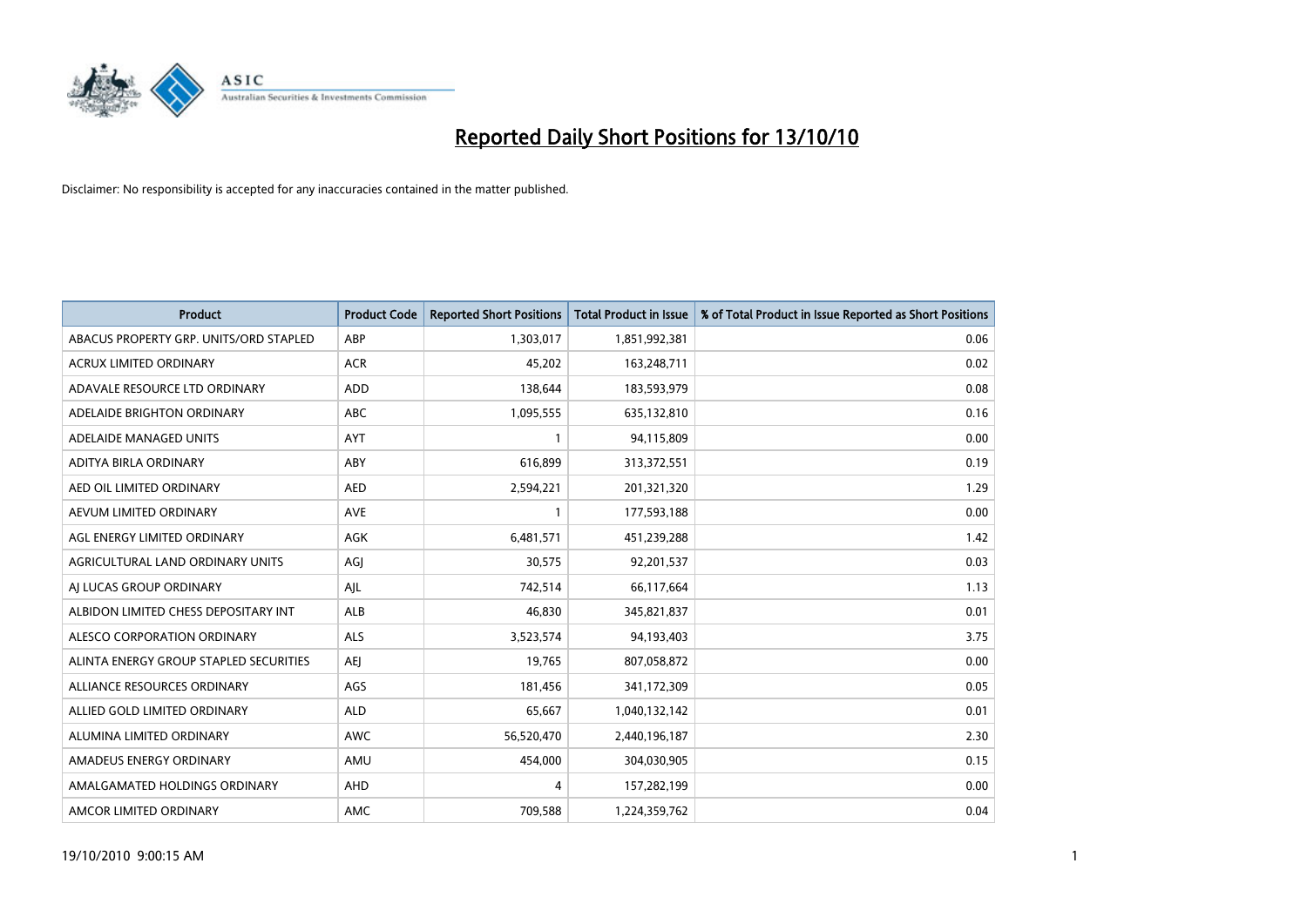

| <b>Product</b>                          | <b>Product Code</b> | <b>Reported Short Positions</b> | Total Product in Issue | % of Total Product in Issue Reported as Short Positions |
|-----------------------------------------|---------------------|---------------------------------|------------------------|---------------------------------------------------------|
| AMP LIMITED ORDINARY                    | AMP                 | 24,808,092                      | 2,071,925,423          | 1.15                                                    |
| AMPELLA MINING ORDINARY                 | AMX                 | 28,097                          | 198,225,108            | 0.01                                                    |
| ANDEAN RESOURCES LTD ORDINARY           | <b>AND</b>          | 308,278                         | 548,450,367            | 0.05                                                    |
| ANSELL LIMITED ORDINARY                 | <b>ANN</b>          | 1,251,042                       | 132,894,402            | 0.95                                                    |
| ANTARES ENERGY LTD ORDINARY             | <b>AZZ</b>          | 115,853                         | 299,333,110            | 0.03                                                    |
| ANZ BANKING GRP LTD ORDINARY            | ANZ                 | 8,813,543                       | 2,559,643,569          | 0.33                                                    |
| APA GROUP STAPLED SECURITIES            | <b>APA</b>          | 6,118,573                       | 551,689,118            | 1.12                                                    |
| APEX MINERALS NL ORDINARY               | <b>AXM</b>          | 885,146                         | 3,567,819,909          | 0.02                                                    |
| APN EUROPEAN RETAIL UNITS STAPLED SEC.  | <b>AEZ</b>          | 11,832                          | 544,910,660            | 0.00                                                    |
| APN NEWS & MEDIA ORDINARY               | <b>APN</b>          | 12,436,148                      | 606,084,019            | 2.05                                                    |
| APOLLO GAS LIMITED ORDINARY             | <b>AZO</b>          | 71,180                          | 90,400,136             | 0.08                                                    |
| AQUARIUS PLATINUM. ORDINARY             | <b>AOP</b>          | 7,426,564                       | 463,231,008            | 1.60                                                    |
| AQUILA RESOURCES ORDINARY               | <b>AQA</b>          | 1,168,992                       | 322,862,186            | 0.34                                                    |
| ARAFURA RESOURCE LTD ORDINARY           | <b>ARU</b>          | 679,126                         | 290,640,342            | 0.23                                                    |
| ARDENT LEISURE GROUP STAPLED SECURITIES | AAD                 | 1,188,724                       | 312,836,274            | 0.38                                                    |
| ARISTOCRAT LEISURE ORDINARY             | ALL                 | 25,867,261                      | 533,983,910            | 4.83                                                    |
| ASCIANO GROUP STAPLED SECURITIES        | <b>AIO</b>          | 19,717,084                      | 2,926,103,883          | 0.67                                                    |
| ASG GROUP LIMITED ORDINARY              | <b>ASZ</b>          | 25,993                          | 151,836,046            | 0.01                                                    |
| ASPEN GROUP ORD/UNITS STAPLED           | <b>APZ</b>          | 909,373                         | 583,934,711            | 0.15                                                    |
| ASTRO JAP PROP GROUP STAPLED SECURITIES | AJA                 | 72,363                          | 508,212,161            | 0.01                                                    |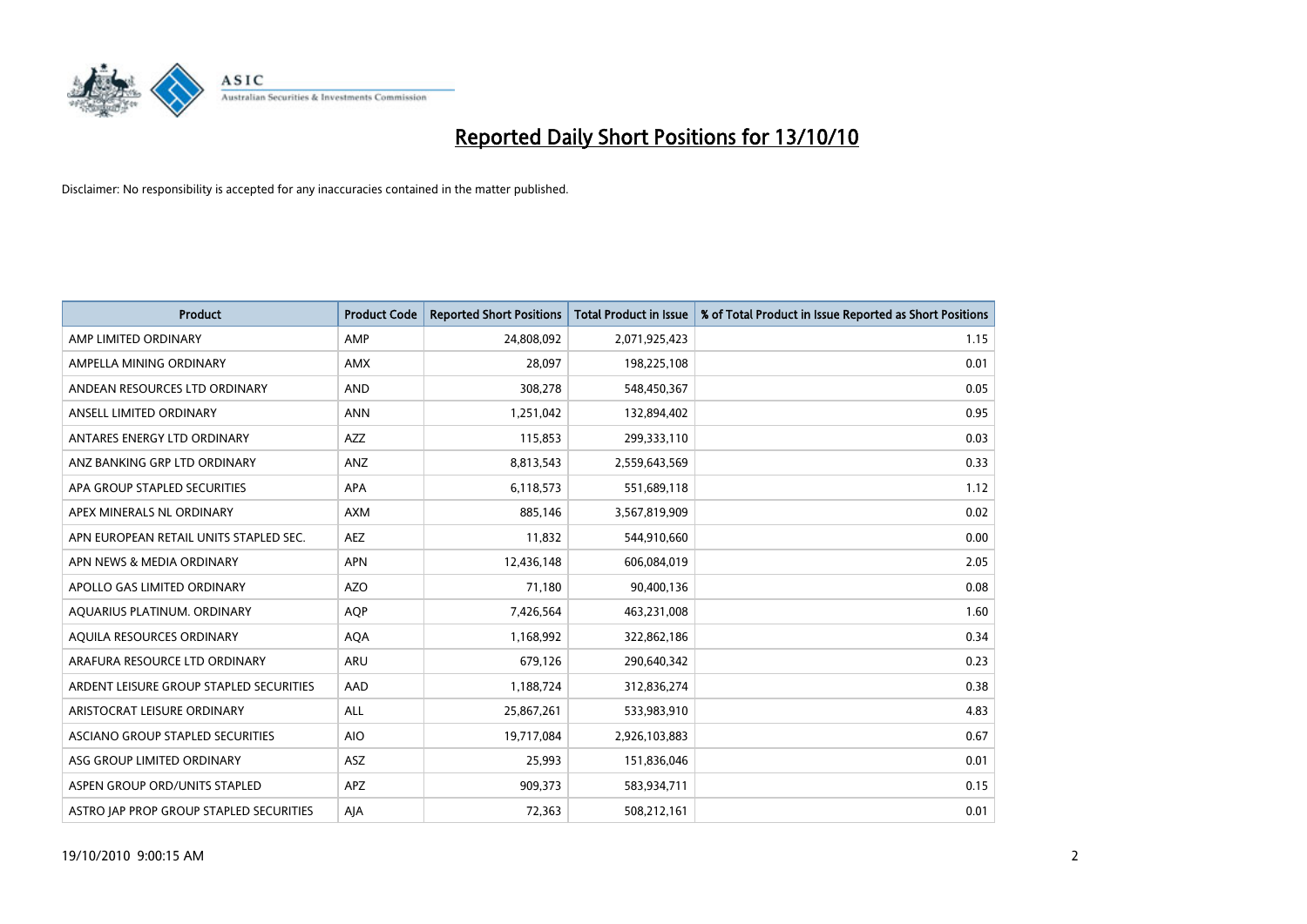

| <b>Product</b>                       | <b>Product Code</b> | <b>Reported Short Positions</b> | Total Product in Issue | % of Total Product in Issue Reported as Short Positions |
|--------------------------------------|---------------------|---------------------------------|------------------------|---------------------------------------------------------|
| ASX LIMITED ORDINARY                 | <b>ASX</b>          | 4,010,639                       | 175,136,729            | 2.30                                                    |
| ATLAS IRON LIMITED ORDINARY          | AGO                 | 5,126,874                       | 540,009,119            | 0.92                                                    |
| AUCKLAND INTERNATION ORDINARY        | AIA                 | 54                              | 1,310,392,831          | 0.00                                                    |
| AURORA OIL & GAS ORDINARY            | <b>AUT</b>          | 141,176                         | 278,365,342            | 0.04                                                    |
| AUSDRILL LIMITED ORDINARY            | <b>ASL</b>          | 33,410                          | 261,820,159            | 0.01                                                    |
| AUSENCO LIMITED ORDINARY             | AAX                 | 4,661,609                       | 122,427,576            | 3.82                                                    |
| <b>AUSTAL LIMITED ORDINARY</b>       | ASB                 | 264,595                         | 188,069,638            | 0.13                                                    |
| <b>AUSTAR UNITED ORDINARY</b>        | <b>AUN</b>          | 14,690,113                      | 1,271,329,063          | 1.15                                                    |
| AUSTBROKERS HOLDINGS ORDINARY        | <b>AUB</b>          | 2                               | 52,736,987             | 0.00                                                    |
| AUSTEREO GROUP LTD. ORDINARY         | <b>AEO</b>          | 75,448                          | 344,783,708            | 0.02                                                    |
| AUSTIN ENGINEERING ORDINARY          | ANG                 | 2,417                           | 71,314,403             | 0.00                                                    |
| AUSTRALAND PROPERTY STAPLED SECURITY | <b>ALZ</b>          | 144,755                         | 576,837,197            | 0.03                                                    |
| AUSTRALIAN AGRICULT, ORDINARY        | AAC                 | 4,377,139                       | 264,264,459            | 1.64                                                    |
| <b>AUSTRALIAN EDUCATION UNITS</b>    | <b>AEU</b>          | 625,000                         | 134,973,383            | 0.46                                                    |
| AUSTRALIAN FOUNDAT, ORDINARY         | AFI                 | 1,484                           | 1,013,151,345          | 0.00                                                    |
| AUSTRALIAN INFRASTR. UNITS/ORDINARY  | <b>AIX</b>          | 196,537                         | 620,733,944            | 0.02                                                    |
| AUSTRALIAN MINES LTD ORDINARY        | <b>AUZ</b>          | 1,400,000                       | 6,981,662,168          | 0.02                                                    |
| AUSTRALIAN PHARM. ORDINARY           | API                 | 902,743                         | 488,115,883            | 0.17                                                    |
| AVEXA LIMITED ORDINARY               | <b>AVX</b>          | 243,657                         | 847,688,779            | 0.03                                                    |
| AVIENNINGS LIMITED ORDINARY          | <b>AVI</b>          | 33,000                          | 274,588,694            | 0.01                                                    |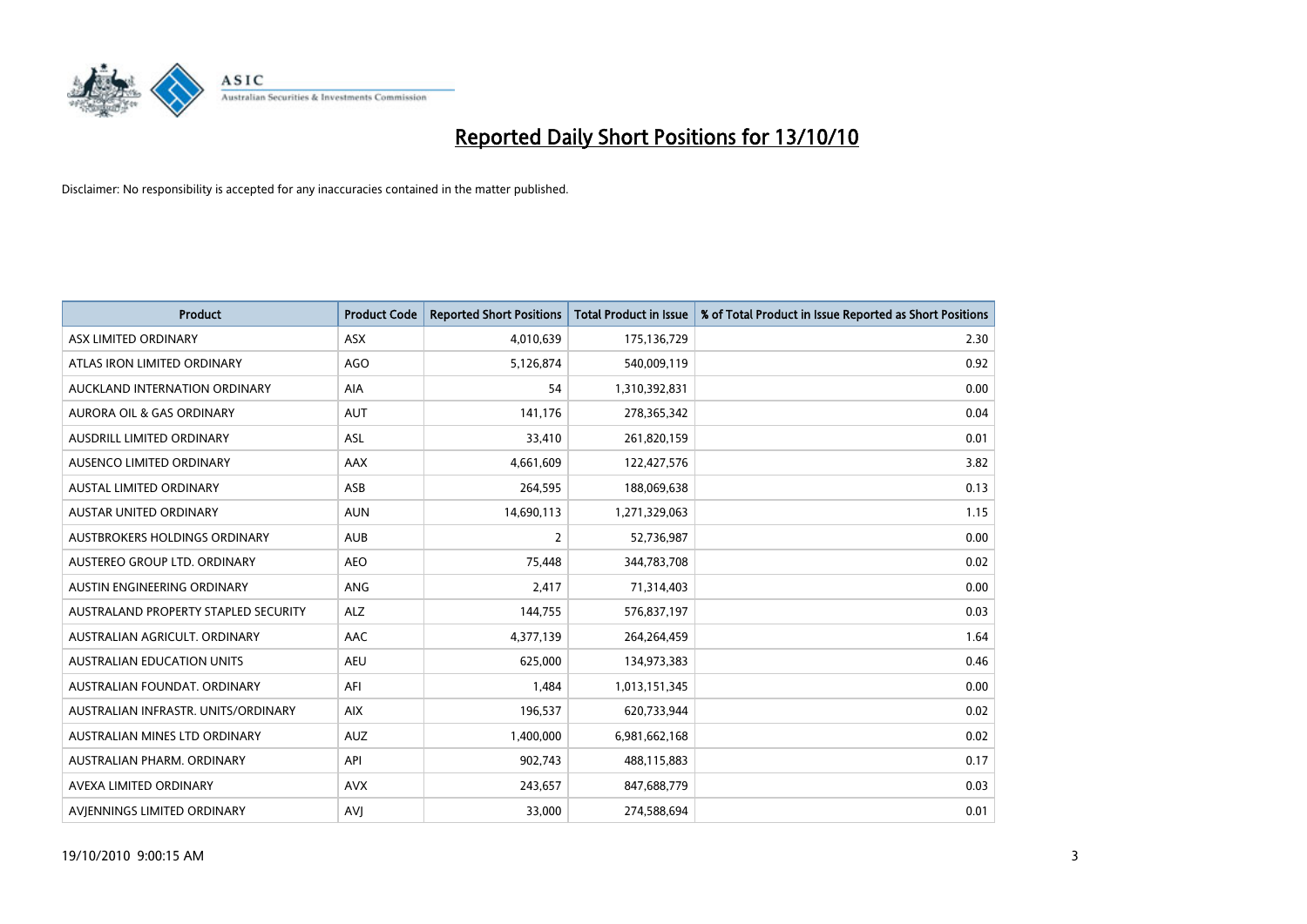

| <b>Product</b>                       | <b>Product Code</b> | <b>Reported Short Positions</b> | <b>Total Product in Issue</b> | % of Total Product in Issue Reported as Short Positions |
|--------------------------------------|---------------------|---------------------------------|-------------------------------|---------------------------------------------------------|
| AVOCA RESOURCES ORDINARY             | <b>AVO</b>          | 836,053                         | 302,379,660                   | 0.26                                                    |
| AWB LIMITED ORDINARY                 | AWB                 | 2,520,854                       | 817,304,356                   | 0.30                                                    |
| AWE LIMITED ORDINARY                 | AWE                 | 1,674,143                       | 521,871,941                   | 0.32                                                    |
| AXA ASIA PACIFIC ORDINARY            | <b>AXA</b>          | 5,894,919                       | 2,067,095,545                 | 0.28                                                    |
| BANK OF QUEENSLAND. ORDINARY         | <b>BOQ</b>          | 2,493,803                       | 215,681,127                   | 1.15                                                    |
| <b>BANNERMAN RESOURCES ORDINARY</b>  | <b>BMN</b>          | 278,579                         | 201,710,934                   | 0.14                                                    |
| <b>BASS STRAIT OIL CO ORDINARY</b>   | <b>BAS</b>          | 1,482                           | 291,030,250                   | 0.00                                                    |
| BATHURST RESOURCES ORDINARY          | <b>BTU</b>          | 1,897,466                       | 228,296,656                   | 0.83                                                    |
| BAUXITE RESOURCE LTD ORDINARY        | <b>BAU</b>          | 44,797                          | 234,379,896                   | 0.02                                                    |
| BEACH ENERGY LIMITED ORDINARY        | <b>BPT</b>          | 2,028,396                       | 1,098,548,140                 | 0.17                                                    |
| BENDIGO AND ADELAIDE ORDINARY        | <b>BEN</b>          | 3,275,551                       | 357,550,269                   | 0.92                                                    |
| BENDIGO MINING LTD ORDINARY          | <b>BDG</b>          | 12,863,205                      | 509,712,735                   | 2.52                                                    |
| BERKELEY RESOURCES ORDINARY          | <b>BKY</b>          | 6,731                           | 137,632,135                   | 0.00                                                    |
| <b>BHP BILLITON LIMITED ORDINARY</b> | <b>BHP</b>          | 24,664,312                      | 3,356,081,497                 | 0.70                                                    |
| <b>BILLABONG ORDINARY</b>            | <b>BBG</b>          | 6,738,383                       | 253,122,552                   | 2.67                                                    |
| <b>BIOTA HOLDINGS ORDINARY</b>       | <b>BTA</b>          | 1,676,564                       | 179,878,356                   | 0.93                                                    |
| <b>BISALLOY STEEL ORDINARY</b>       | <b>BIS</b>          | 84,480                          | 216,455,965                   | 0.04                                                    |
| <b>BKI INVESTMENT LTD ORDINARY</b>   | BKI                 | 508                             | 420,919,092                   | 0.00                                                    |
| <b>BLACKTHORN RESOURCES ORDINARY</b> | <b>BTR</b>          | 35,848                          | 106,885,300                   | 0.03                                                    |
| <b>BLUESCOPE STEEL LTD ORDINARY</b>  | <b>BSL</b>          | 19,582,949                      | 1,823,324,017                 | 1.07                                                    |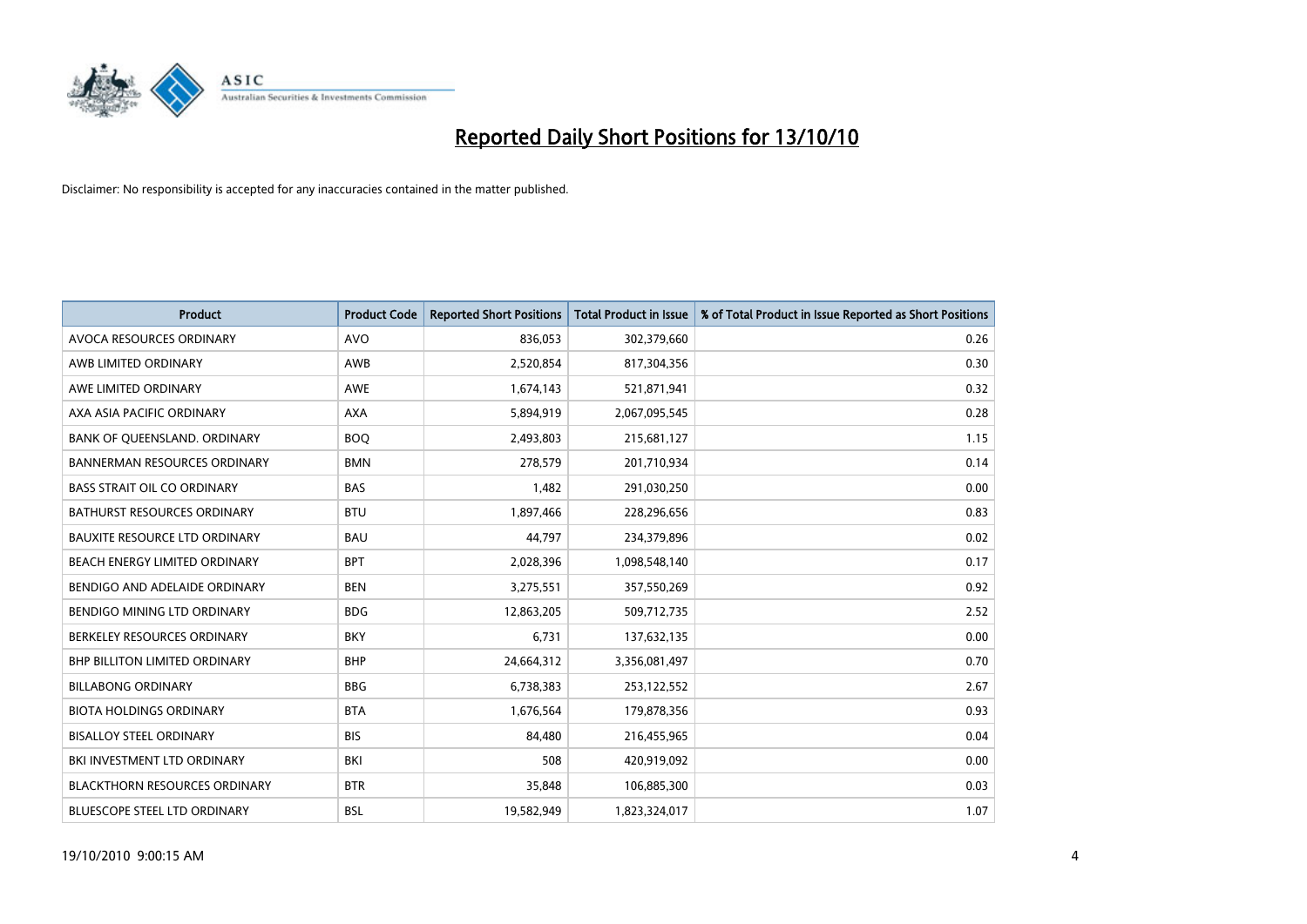

| <b>Product</b>                           | <b>Product Code</b> | <b>Reported Short Positions</b> | <b>Total Product in Issue</b> | % of Total Product in Issue Reported as Short Positions |
|------------------------------------------|---------------------|---------------------------------|-------------------------------|---------------------------------------------------------|
| <b>BOART LONGYEAR ORDINARY</b>           | <b>BLY</b>          | 3,448,702                       | 461,163,412                   | 0.75                                                    |
| <b>BOOM LOGISTICS ORDINARY</b>           | <b>BOL</b>          | 337,999                         | 460,795,156                   | 0.07                                                    |
| <b>BORAL LIMITED, ORDINARY</b>           | <b>BLD</b>          | 20,499,698                      | 718,853,617                   | 2.83                                                    |
| BOTSWANA METALS LTD ORDINARY             | <b>BML</b>          | 7,000                           | 106,087,760                   | 0.01                                                    |
| <b>BOW ENERGY LIMITED ORDINARY</b>       | <b>BOW</b>          | 2,034,399                       | 280,607,187                   | 0.72                                                    |
| <b>BRADKEN LIMITED ORDINARY</b>          | <b>BKN</b>          | 658,345                         | 139,346,259                   | 0.46                                                    |
| <b>BRAMBLES LIMITED ORDINARY</b>         | <b>BXB</b>          | 12,927,317                      | 1,422,595,331                 | 0.91                                                    |
| BREVILLE GROUP LTD ORDINARY              | <b>BRG</b>          | 2,740                           | 129,515,322                   | 0.00                                                    |
| BRICKWORKS LIMITED ORDINARY              | <b>BKW</b>          | 34,923                          | 147,235,904                   | 0.02                                                    |
| <b>BROCKMAN RESOURCES ORDINARY</b>       | <b>BRM</b>          | 177,966                         | 141,688,151                   | 0.13                                                    |
| BT INVESTMENT MNGMNT ORDINARY            | <b>BTT</b>          | 543,614                         | 160,000,000                   | 0.34                                                    |
| <b>BUNNINGS WAREHOUSE ORDINARY UNITS</b> | <b>BWP</b>          | 505,782                         | 427,042,646                   | 0.11                                                    |
| <b>BURU ENERGY ORDINARY</b>              | <b>BRU</b>          | 171,612                         | 182,777,620                   | 0.09                                                    |
| CABCHARGE AUSTRALIA ORDINARY             | CAB                 | 1,348,681                       | 120,437,014                   | 1.11                                                    |
| CALTEX AUSTRALIA ORDINARY                | <b>CTX</b>          | 6,783,362                       | 270,000,000                   | 2.50                                                    |
| CAMPBELL BROTHERS ORDINARY               | <b>CPB</b>          | 779,489                         | 63,517,495                    | 1.24                                                    |
| CAPE LAMBERT RES LTD ORDINARY            | <b>CFE</b>          | 359,897                         | 593,166,467                   | 0.06                                                    |
| <b>CARBON ENERGY ORDINARY</b>            | <b>CNX</b>          | 549,992                         | 609,497,650                   | 0.08                                                    |
| <b>CARDNO LIMITED ORDINARY</b>           | CDD                 | 13,588                          | 105,599,600                   | 0.01                                                    |
| CARNARVON PETROLEUM ORDINARY             | <b>CVN</b>          | 2,201,284                       | 686,759,634                   | 0.32                                                    |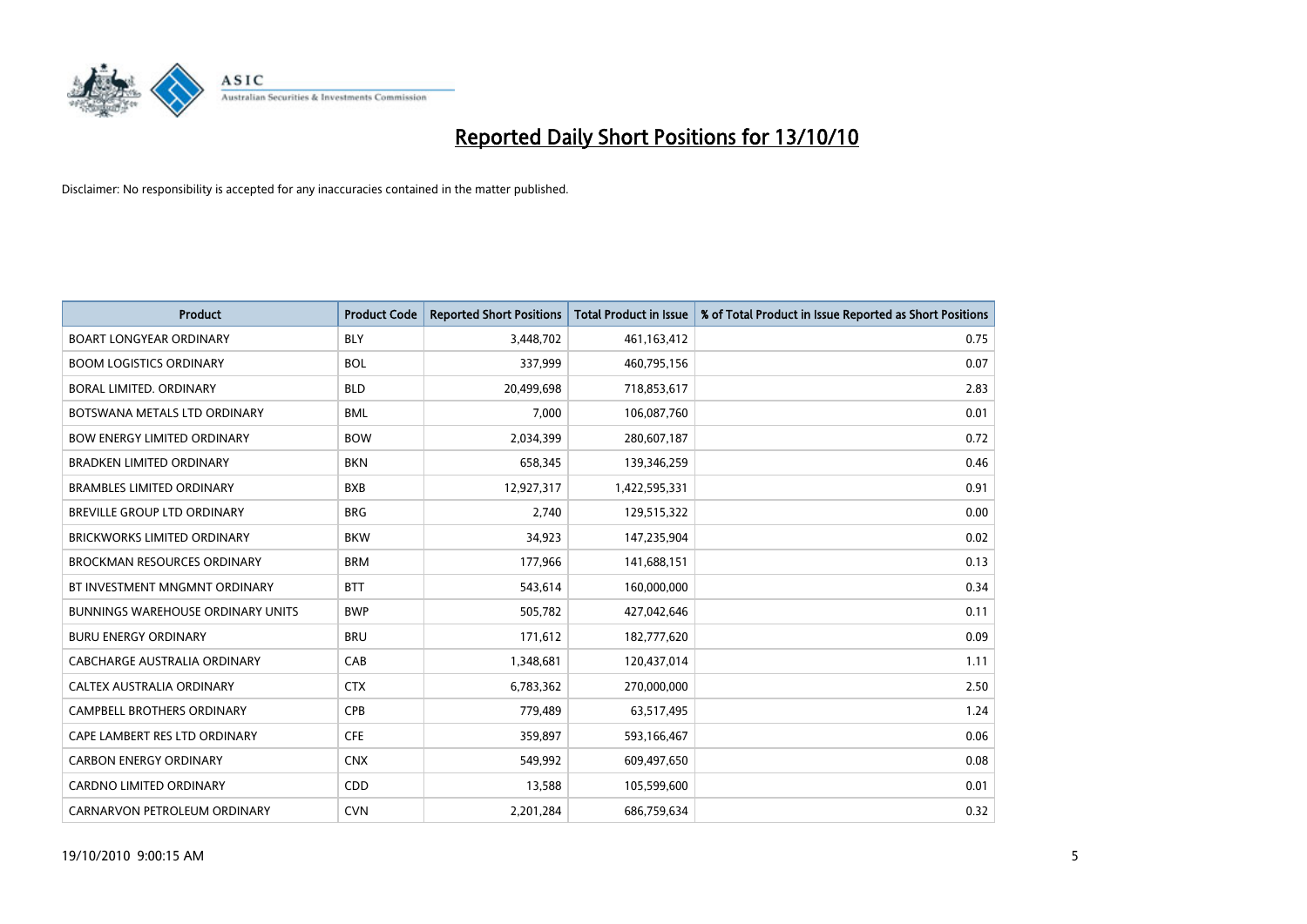

| <b>Product</b>                                | <b>Product Code</b> | <b>Reported Short Positions</b> | <b>Total Product in Issue</b> | % of Total Product in Issue Reported as Short Positions |
|-----------------------------------------------|---------------------|---------------------------------|-------------------------------|---------------------------------------------------------|
| CARNEGIE WAVE ENERGY ORDINARY                 | <b>CWE</b>          | 83,000                          | 565,237,627                   | 0.01                                                    |
| CARPATHIAN RESOURCES ORDINARY                 | <b>CPN</b>          | 75,000                          | 265,533,501                   | 0.03                                                    |
| CARPENTARIA EXP. LTD ORDINARY                 | CAP                 | 9,777                           | 94,071,301                    | 0.01                                                    |
| CARSALES.COM LTD ORDINARY                     | <b>CRZ</b>          | 953,698                         | 232,750,800                   | 0.40                                                    |
| CASH CONVERTERS ORD/DIV ACCESS                | CCV                 | 68,191                          | 379,761,025                   | 0.01                                                    |
| <b>CASPIAN OIL &amp; GAS ORDINARY</b>         | <b>CIG</b>          | 50,000                          | 1,331,500,513                 | 0.00                                                    |
| CATALPA RESOURCES ORDINARY                    | CAH                 | 148,170                         | 162,772,989                   | 0.09                                                    |
| <b>CEC GROUP LIMITED ORDINARY</b>             | <b>CEG</b>          | 1,750                           | 79,662,662                    | 0.00                                                    |
| <b>CELLNET GROUP ORDINARY</b>                 | <b>CLT</b>          | 1,342                           | 70,221,390                    | 0.00                                                    |
| CENTENNIAL COAL ORDINARY                      | <b>CEY</b>          | 412,146                         | 395,126,381                   | 0.11                                                    |
| CENTRAL PETROLEUM ORDINARY                    | <b>CTP</b>          | 11,455                          | 982,297,842                   | 0.00                                                    |
| CENTRO PROPERTIES UNITS/ORD STAPLED           | <b>CNP</b>          | 338,420                         | 972,414,514                   | 0.03                                                    |
| <b>CENTRO RETAIL GROUP STAPLED SECURITIES</b> | <b>CER</b>          | 706,311                         | 2,286,399,424                 | 0.03                                                    |
| <b>CERAMIC FUEL CELLS ORDINARY</b>            | CFU                 | 138,346                         | 1,195,446,166                 | 0.01                                                    |
| <b>CFS RETAIL PROPERTY UNITS</b>              | <b>CFX</b>          | 39,680,136                      | 2,820,392,571                 | 1.40                                                    |
| <b>CHALLENGER DIV.PRO. STAPLED UNITS</b>      | <b>CDI</b>          | 26,782                          | 913,426,007                   | 0.00                                                    |
| <b>CHALLENGER F.S.G.LTD ORDINARY</b>          | CGF                 | 9,748,486                       | 502,653,232                   | 1.93                                                    |
| CHALLENGER INFRAST. STAPLED UNITS             | <b>CIF</b>          | 8,420                           | 316,223,785                   | 0.00                                                    |
| <b>CHANDLER MACLEOD LTD ORDINARY</b>          | <b>CMG</b>          | 11,970                          | 422,031,685                   | 0.00                                                    |
| CHARTER HALL GROUP STAPLED US PROHIBIT.       | <b>CHC</b>          | 2,292,855                       | 1,225,365,088                 | 0.18                                                    |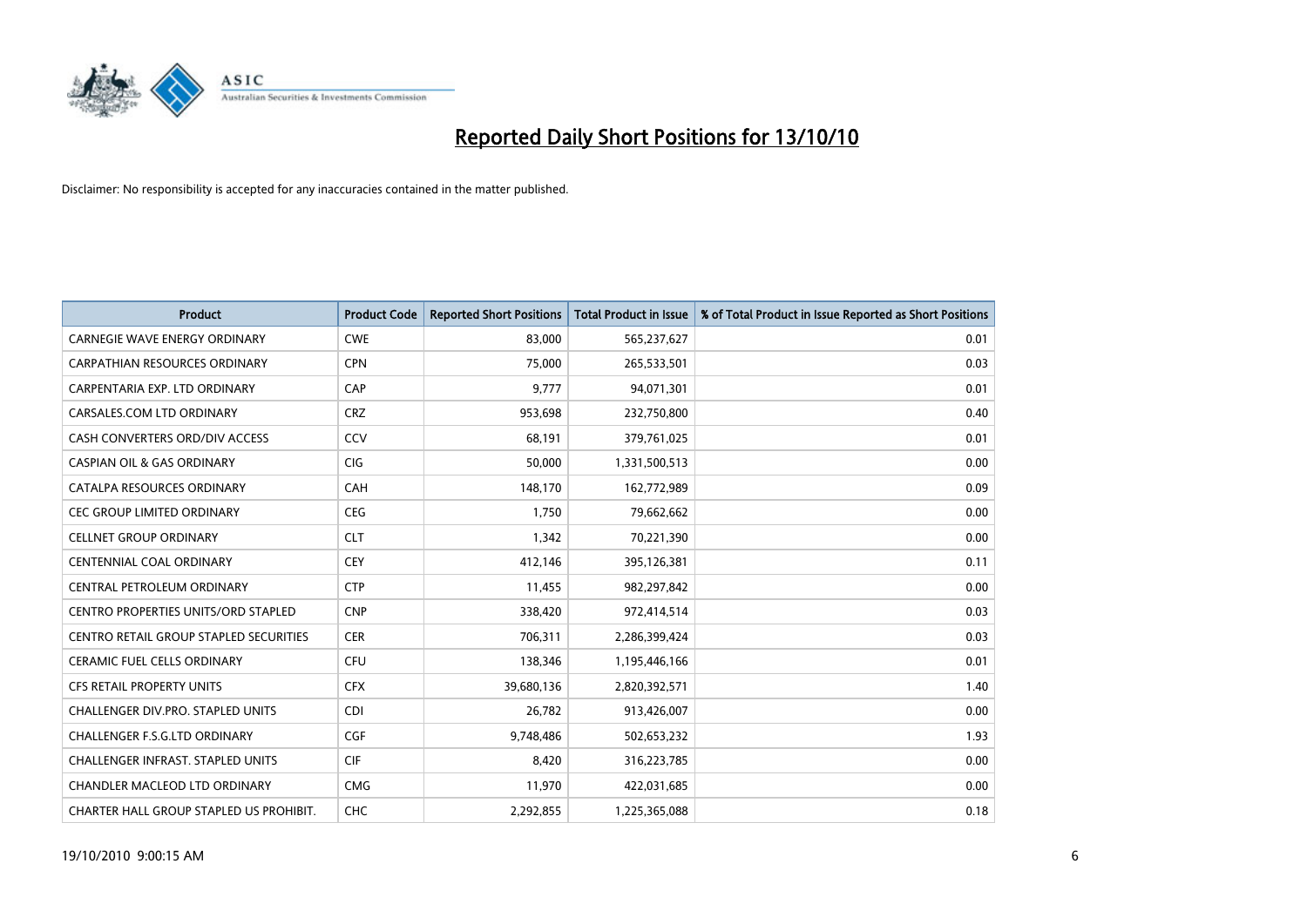

| <b>Product</b>                       | <b>Product Code</b> | <b>Reported Short Positions</b> | Total Product in Issue | % of Total Product in Issue Reported as Short Positions |
|--------------------------------------|---------------------|---------------------------------|------------------------|---------------------------------------------------------|
| <b>CHARTER HALL OFFICE UNIT</b>      | COO                 | 446,298                         | 493,319,730            | 0.09                                                    |
| <b>CHARTER HALL RETAIL UNITS</b>     | <b>COR</b>          | 176,012                         | 305,810,723            | 0.06                                                    |
| CHEMGENEX PHARMACEUT ORDINARY        | <b>CXS</b>          | 221,509                         | 283,348,870            | 0.08                                                    |
| CITADEL RESOURCE GRP ORDINARY        | CGG                 | 2,523,197                       | 2,367,460,116          | 0.10                                                    |
| CITIGOLD CORP LTD ORDINARY           | <b>CTO</b>          | 2,098,686                       | 964,512,301            | 0.22                                                    |
| CLINUVEL PHARMACEUT, ORDINARY        | CUV                 | 41,277                          | 303,443,665            | 0.01                                                    |
| <b>CLOUGH LIMITED ORDINARY</b>       | <b>CLO</b>          | 320,752                         | 771,906,269            | 0.03                                                    |
| <b>COAL &amp; ALLIED ORDINARY</b>    | <b>CNA</b>          | 5,690                           | 86,584,735             | 0.01                                                    |
| COAL OF AFRICA LTD ORDINARY          | <b>CZA</b>          | 897,037                         | 530,514,663            | 0.17                                                    |
| <b>COALSPUR MINES LTD ORDINARY</b>   | <b>CPL</b>          | 69,966                          | 379,088,134            | 0.02                                                    |
| COCA-COLA AMATIL ORDINARY            | <b>CCL</b>          | 5,981,342                       | 755,940,367            | 0.77                                                    |
| <b>COCHLEAR LIMITED ORDINARY</b>     | <b>COH</b>          | 717,001                         | 56,590,681             | 1.26                                                    |
| COCKATOO COAL ORDINARY               | <b>COK</b>          |                                 | 868,499,759            | 0.00                                                    |
| COEUR D'ALENE MINES. CDI 1:1         | <b>CXC</b>          | 1,000                           | 4,427,833              | 0.02                                                    |
| <b>COFFEY INTERNATIONAL ORDINARY</b> | COF                 | 20,869                          | 129,035,760            | 0.01                                                    |
| COMMONWEALTH BANK, ORDINARY          | <b>CBA</b>          | 15,309,746                      | 1,548,882,074          | 0.95                                                    |
| COMMONWEALTH PROP ORDINARY UNITS     | <b>CPA</b>          | 17,222,860                      | 2,012,803,230          | 0.86                                                    |
| <b>COMPASS RESOURCES ORDINARY</b>    | <b>CMR</b>          | 101,480                         | 147,402,920            | 0.07                                                    |
| <b>COMPUTERSHARE LTD ORDINARY</b>    | <b>CPU</b>          | 3,815,095                       | 555,664,059            | 0.68                                                    |
| <b>CONNECTEAST GROUP STAPLED</b>     | CEU                 | 31,039,158                      | 3,940,145,951          | 0.78                                                    |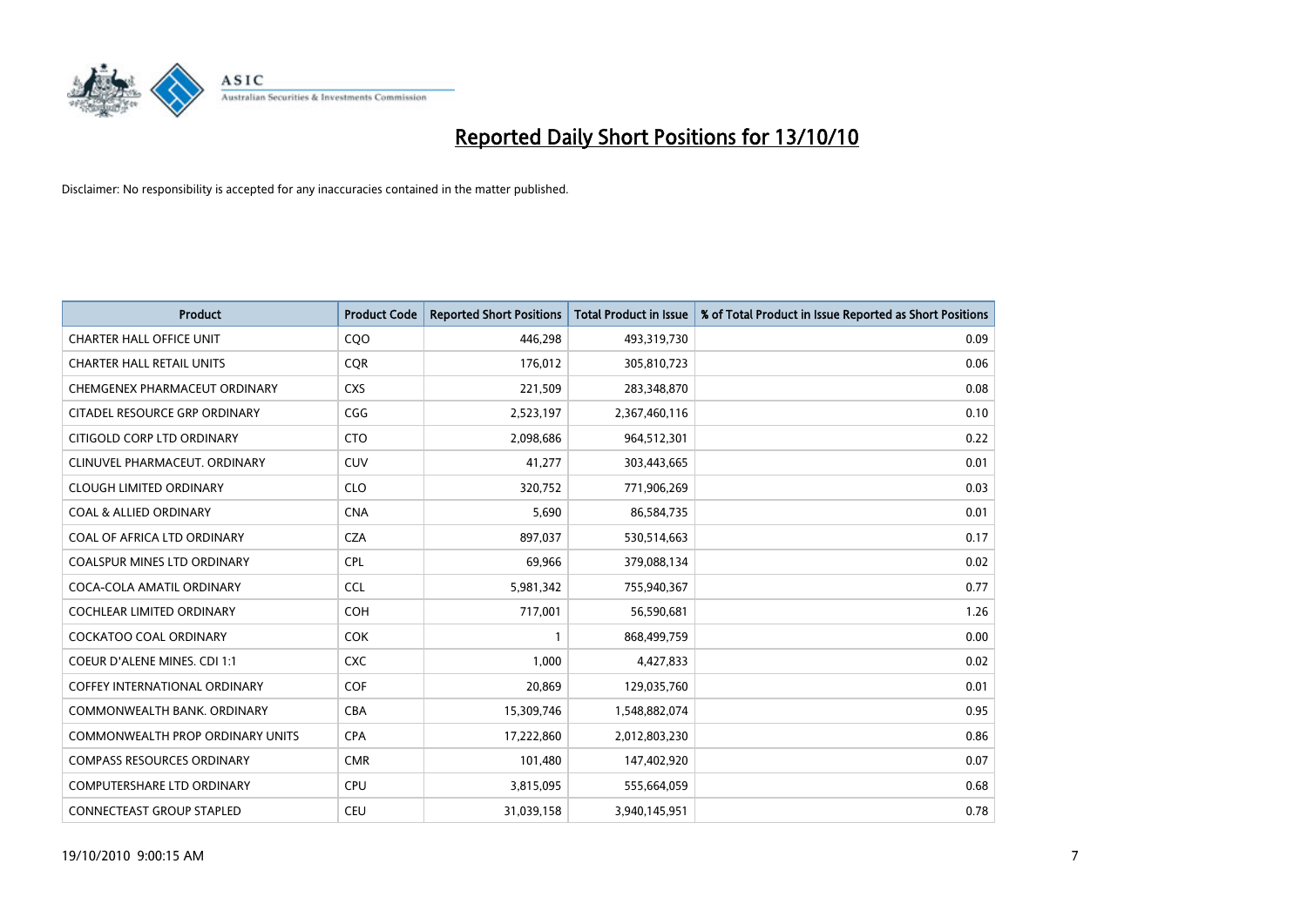

| <b>Product</b>                           | <b>Product Code</b> | <b>Reported Short Positions</b> | <b>Total Product in Issue</b> | % of Total Product in Issue Reported as Short Positions |
|------------------------------------------|---------------------|---------------------------------|-------------------------------|---------------------------------------------------------|
| CONQUEST MINING ORDINARY                 | CQT                 | 567,500                         | 424,053,225                   | 0.14                                                    |
| CONSOLIDATED MEDIA. ORDINARY             | <b>CMI</b>          | 3,140,068                       | 577,145,934                   | 0.54                                                    |
| <b>CONTANGO MICROCAP ORDINARY</b>        | <b>CTN</b>          | 7,500                           | 151,458,972                   | 0.00                                                    |
| COOPER ENERGY LTD ORDINARY               | <b>COE</b>          | 81,612                          | 292,576,001                   | 0.03                                                    |
| <b>COPPER STRIKE LTD ORDINARY</b>        | <b>CSE</b>          | 714                             | 129,455,571                   | 0.00                                                    |
| <b>COUNT FINANCIAL ORDINARY</b>          | COU                 | 1,382,550                       | 261,968,742                   | 0.53                                                    |
| <b>CRANE GROUP LIMITED ORDINARY</b>      | <b>CRG</b>          | 3,094,275                       | 79,110,667                    | 3.91                                                    |
| <b>CROMWELL GROUP STAPLED SECURITIES</b> | <b>CMW</b>          | 138,643                         | 903,987,367                   | 0.02                                                    |
| <b>CROWN LIMITED ORDINARY</b>            | <b>CWN</b>          | 5,179,758                       | 753,555,290                   | 0.67                                                    |
| <b>CSG LIMITED ORDINARY</b>              | CSV                 | 478,001                         | 244,319,695                   | 0.19                                                    |
| <b>CSL LIMITED ORDINARY</b>              | <b>CSL</b>          | 7,717,175                       | 549,975,700                   | 1.38                                                    |
| <b>CSR LIMITED ORDINARY</b>              | <b>CSR</b>          | 3,364,048                       | 1,517,907,314                 | 0.20                                                    |
| <b>CUDECO LIMITED ORDINARY</b>           | CDU                 | 454,109                         | 145,412,643                   | 0.31                                                    |
| <b>CUSTOMERS LIMITED ORDINARY</b>        | CUS                 | 74,189                          | 134,999,097                   | 0.05                                                    |
| DART ENERGY LTD ORDINARY                 | <b>DTE</b>          | 1,500,129                       | 419,748,184                   | 0.34                                                    |
| DAVID JONES LIMITED ORDINARY             | <b>DIS</b>          | 17,815,735                      | 510,945,759                   | 3.47                                                    |
| <b>DECMIL GROUP LIMITED ORDINARY</b>     | <b>DCG</b>          | 17,397                          | 123,804,568                   | 0.01                                                    |
| DEEP YELLOW LIMITED ORDINARY             | <b>DYL</b>          | 34,914                          | 1,125,814,458                 | 0.00                                                    |
| DEVINE LIMITED ORDINARY                  | <b>DVN</b>          | 1,000                           | 634,918,223                   | 0.00                                                    |
| DEXUS PROPERTY GROUP STAPLED UNITS       | <b>DXS</b>          | 16,908,858                      | 4,839,024,176                 | 0.35                                                    |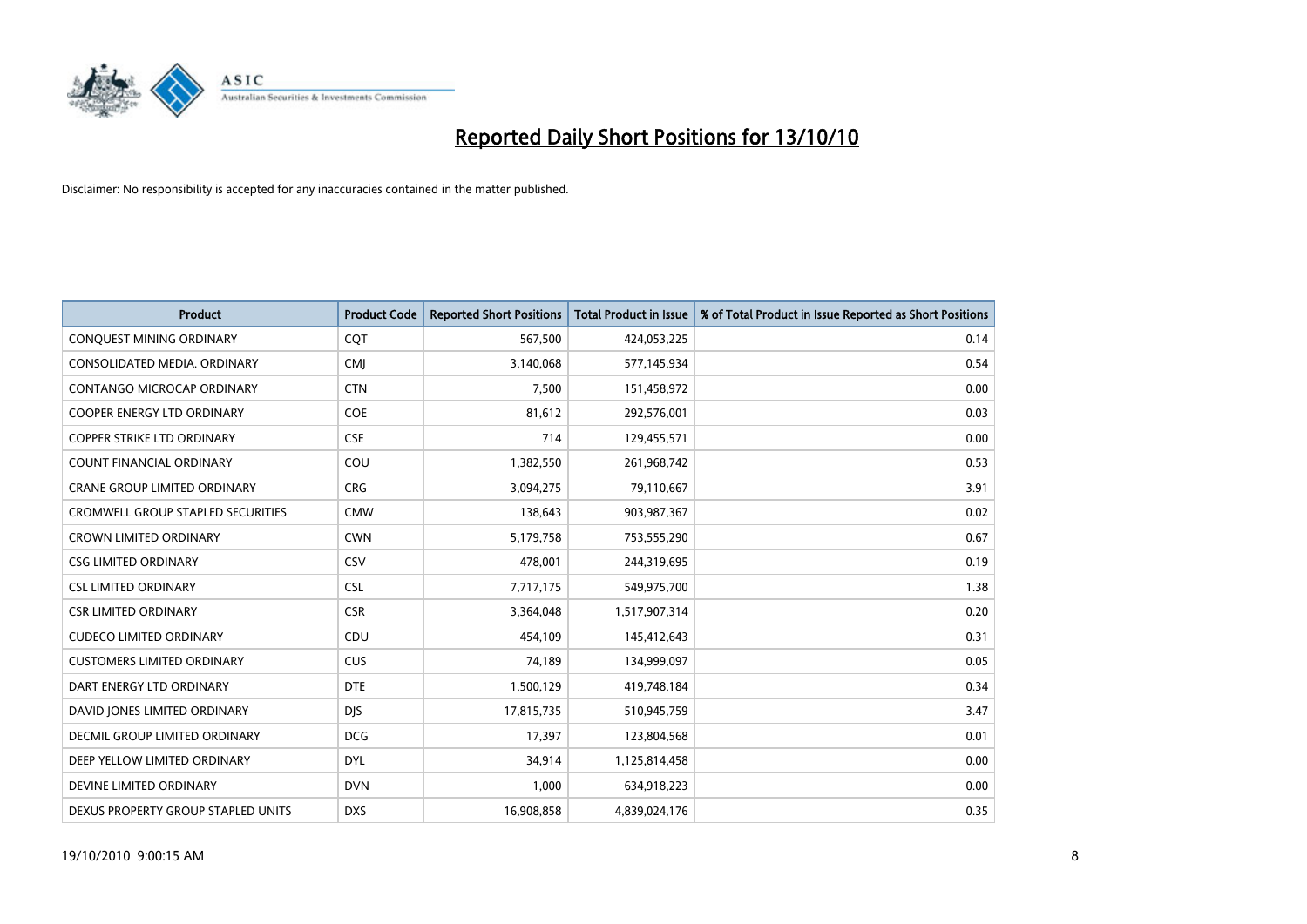

| <b>Product</b>                            | <b>Product Code</b> | <b>Reported Short Positions</b> | <b>Total Product in Issue</b> | % of Total Product in Issue Reported as Short Positions |
|-------------------------------------------|---------------------|---------------------------------|-------------------------------|---------------------------------------------------------|
| DISCOVERY METALS LTD ORDINARY             | <b>DML</b>          | 201,207                         | 302,202,585                   | 0.07                                                    |
| DIERRIWARRH ORDINARY                      | <b>DIW</b>          | 900                             | 213,758,150                   | 0.00                                                    |
| <b>DOMINION MINING ORDINARY</b>           | <b>DOM</b>          | 280,936                         | 103,520,259                   | 0.27                                                    |
| DOMINO PIZZA ENTERPR ORDINARY             | <b>DMP</b>          | 3                               | 68,407,674                    | 0.00                                                    |
| DOWNER EDI LIMITED ORDINARY               | <b>DOW</b>          | 1,915,659                       | 343,178,483                   | 0.54                                                    |
| DUET GROUP STAPLED US PROHIBIT.           | <b>DUE</b>          | 300,948                         | 887,304,690                   | 0.04                                                    |
| DULUXGROUP LIMITED ORDINARY               | <b>DLX</b>          | 36,719                          | 366,992,120                   | 0.00                                                    |
| DYESOL LIMITED ORDINARY                   | <b>DYE</b>          | 2,000                           | 143,325,847                   | 0.00                                                    |
| EASTERN STAR GAS ORDINARY                 | ESG                 | 2,744,294                       | 991,347,041                   | 0.26                                                    |
| EDT RETAIL TRUST UNITS                    | <b>EDT</b>          | 99,457                          | 4,700,290,868                 | 0.00                                                    |
| <b>ELDERS LIMITED ORDINARY</b>            | <b>ELD</b>          | 19,566,533                      | 448,598,480                   | 4.37                                                    |
| ELDORADO GOLD CORP CDI 1:1                | EAU                 | 18,590                          | 21,671,827                    | 0.08                                                    |
| ELIXIR PETROLEUM LTD ORDINARY             | <b>EXR</b>          | 324,400                         | 188,988,472                   | 0.17                                                    |
| <b>EMECO HOLDINGS ORDINARY</b>            | <b>EHL</b>          | 742,220                         | 631,237,586                   | 0.11                                                    |
| <b>ENERGY RESOURCES ORDINARY 'A'</b>      | <b>ERA</b>          | 855,469                         | 190,737,934                   | 0.45                                                    |
| <b>ENERGY WORLD CORPOR. ORDINARY</b>      | <b>EWC</b>          | 7,175,518                       | 1,561,166,672                 | 0.46                                                    |
| <b>ENTEK ENERGY LTD ORDINARY</b>          | ETE                 | 489,903                         | 258,692,535                   | 0.19                                                    |
| <b>ENTELLECT SOLUTIONS ORDINARY</b>       | <b>ESN</b>          | 464,050                         | 1,740,334,200                 | 0.03                                                    |
| <b>ENVESTRA LIMITED ORDINARY</b>          | <b>ENV</b>          | 1,484,061                       | 1,386,827,962                 | 0.10                                                    |
| EQUINOX MINERALS LTD CHESS DEPOSITARY INT | <b>EON</b>          | 2.442.409                       | 707,868,211                   | 0.32                                                    |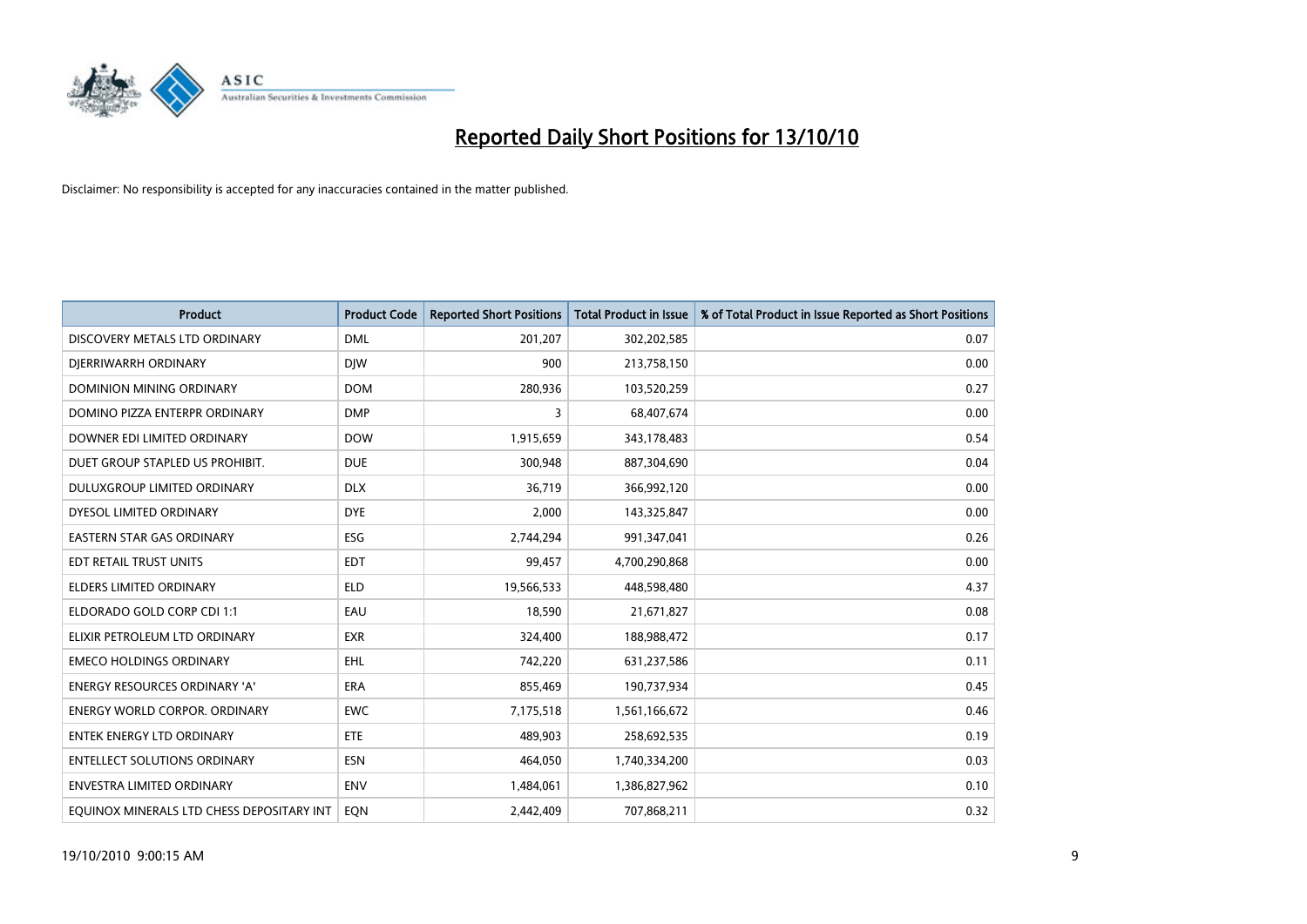

| <b>Product</b>                        | <b>Product Code</b> | <b>Reported Short Positions</b> | Total Product in Issue | % of Total Product in Issue Reported as Short Positions |
|---------------------------------------|---------------------|---------------------------------|------------------------|---------------------------------------------------------|
| <b>EVEREST FINANCIAL ORDINARY</b>     | <b>EFG</b>          | 4,300                           | 251,442,316            | 0.00                                                    |
| EXTRACT RESOURCES ORDINARY            | <b>EXT</b>          | 993,386                         | 243,302,298            | 0.40                                                    |
| FAIRFAX MEDIA LTD ORDINARY            | <b>FXI</b>          | 281,164,446                     | 2,351,955,725          | 11.95                                                   |
| <b>FANTASTIC HOLDINGS ORDINARY</b>    | <b>FAN</b>          | 3,000                           | 102,693,495            | 0.00                                                    |
| FERRAUS LIMITED ORDINARY              | <b>FRS</b>          | 370                             | 202,695,137            | 0.00                                                    |
| FISHER & PAYKEL APP. ORDINARY         | <b>FPA</b>          | 9,814,113                       | 724,235,162            | 1.35                                                    |
| FISHER & PAYKEL H. ORDINARY           | <b>FPH</b>          | 2,113,170                       | 517,444,890            | 0.40                                                    |
| FKP PROPERTY GROUP STAPLED SECURITIES | <b>FKP</b>          | 3,981,897                       | 1,174,033,185          | 0.33                                                    |
| FLEETWOOD CORP ORDINARY               | <b>FWD</b>          | 82,007                          | 57,209,053             | 0.14                                                    |
| FLETCHER BUILDING ORDINARY            | <b>FBU</b>          | 553,939                         | 611,250,393            | 0.09                                                    |
| FLEXIGROUP LIMITED ORDINARY           | <b>FXL</b>          | 9,065                           | 275,472,492            | 0.00                                                    |
| FLIGHT CENTRE ORDINARY                | <b>FLT</b>          | 2,541,343                       | 99,786,394             | 2.54                                                    |
| FLINDERS MINES LTD ORDINARY           | <b>FMS</b>          | 20,946,166                      | 1,820,149,571          | 1.15                                                    |
| <b>FOCUS MINERALS LTD ORDINARY</b>    | <b>FML</b>          | 456,495                         | 2,865,543,210          | 0.02                                                    |
| <b>FORTE ENERGY NL ORDINARY</b>       | <b>FTE</b>          | 2,658,986                       | 580,658,031            | 0.46                                                    |
| FORTESCUE METALS GRP ORDINARY         | <b>FMG</b>          | 15,662,611                      | 3,111,397,689          | 0.45                                                    |
| <b>FOSTER'S GROUP ORDINARY</b>        | FGL                 | 4,465,794                       | 1,930,723,313          | 0.22                                                    |
| FTD CORPORATION ORDINARY              | <b>FTD</b>          | 8,088                           | 100,421,069            | 0.01                                                    |
| <b>FUNTASTIC LIMITED ORDINARY</b>     | <b>FUN</b>          | 322,528                         | 340,997,682            | 0.09                                                    |
| <b>G.U.D. HOLDINGS ORDINARY</b>       | <b>GUD</b>          | 156,061                         | 68,426,721             | 0.22                                                    |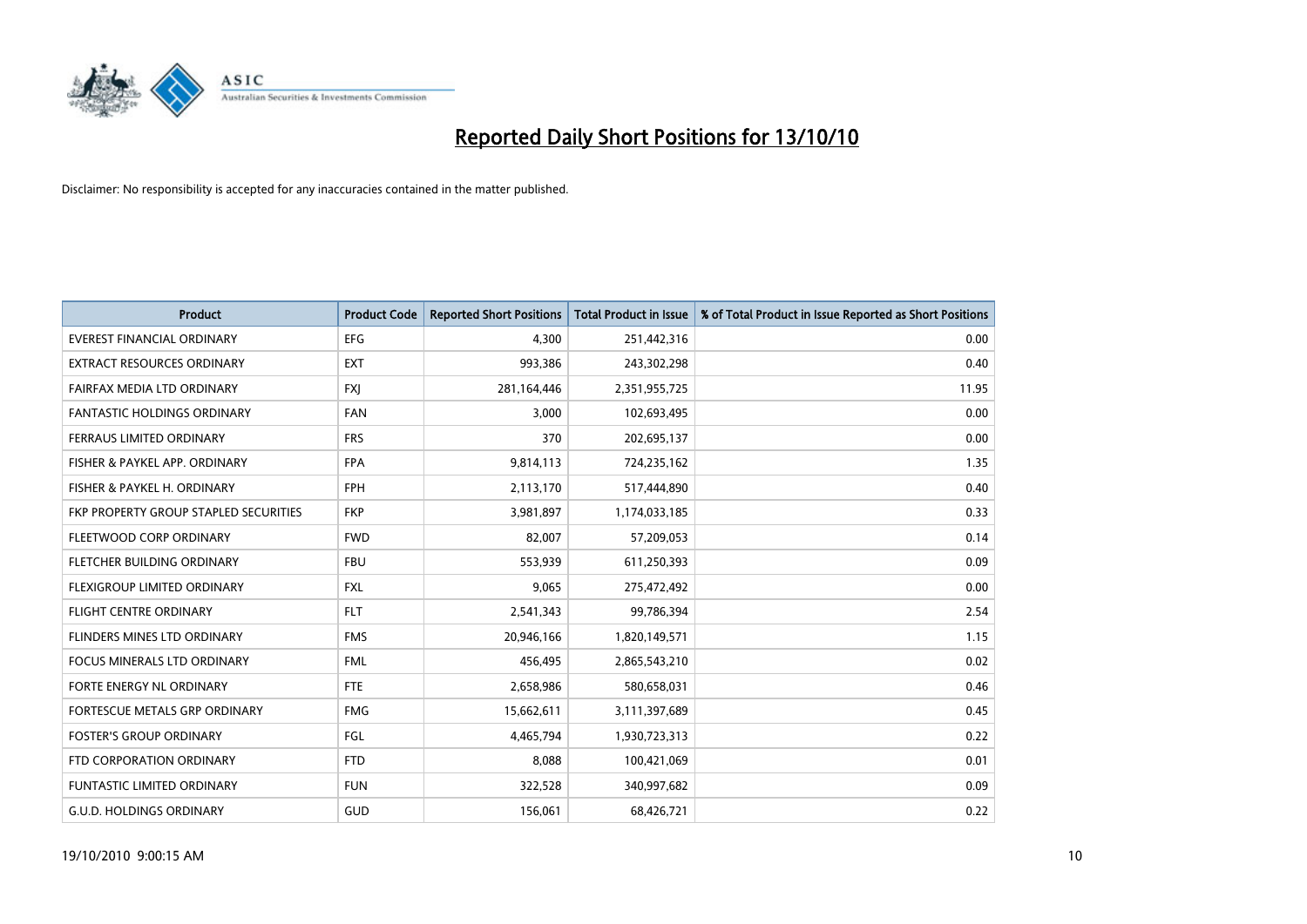

| <b>Product</b>                            | <b>Product Code</b> | <b>Reported Short Positions</b> | <b>Total Product in Issue</b> | % of Total Product in Issue Reported as Short Positions |
|-------------------------------------------|---------------------|---------------------------------|-------------------------------|---------------------------------------------------------|
| <b>GALAXY RESOURCES ORDINARY</b>          | <b>GXY</b>          | 181,681                         | 190,553,358                   | 0.08                                                    |
| <b>GEODYNAMICS LIMITED ORDINARY</b>       | GDY                 | 323,021                         | 292,840,219                   | 0.11                                                    |
| <b>GINDALBIE METALS LTD ORDINARY</b>      | <b>GBG</b>          | 10,310,355                      | 850,108,099                   | 1.21                                                    |
| <b>GIRALIA RESOURCES NL ORDINARY</b>      | <b>GIR</b>          | 307,796                         | 180,135,170                   | 0.16                                                    |
| <b>GLOBAL MINING ORDINARY</b>             | <b>GMI</b>          | 8,951                           | 191,820,968                   | 0.00                                                    |
| <b>GLOUCESTER COAL ORDINARY</b>           | <b>GCL</b>          | 253,053                         | 140,447,062                   | 0.18                                                    |
| <b>GME RESOURCES LTD ORDINARY</b>         | <b>GME</b>          | 800                             | 302,352,750                   | 0.00                                                    |
| <b>GOLDEN GATE PETROL ORDINARY</b>        | GGP                 | 11,538                          | 975,826,623                   | 0.00                                                    |
| <b>GOLDEN WEST RESOURCE ORDINARY</b>      | <b>GWR</b>          | 1,617                           | 164,606,127                   | 0.00                                                    |
| <b>GOODMAN FIELDER, ORDINARY</b>          | <b>GFF</b>          | 14,740,798                      | 1,380,386,438                 | 1.09                                                    |
| <b>GOODMAN GROUP STAPLED US PROHIBIT.</b> | <b>GMG</b>          | 5,148,987                       | 6,369,751,394                 | 0.08                                                    |
| <b>GPT GROUP STAPLED SEC.</b>             | <b>GPT</b>          | 8,182,998                       | 1,855,529,431                 | 0.44                                                    |
| <b>GRAINCORP LIMITED A CLASS ORDINARY</b> | <b>GNC</b>          | 807,929                         | 198,318,900                   | 0.40                                                    |
| <b>GRANGE RESOURCES, ORDINARY</b>         | GRR                 | 1,644,153                       | 1,152,077,403                 | 0.14                                                    |
| <b>GREENLAND MIN EN LTD ORDINARY</b>      | GGG                 | 650,000                         | 253,661,226                   | 0.26                                                    |
| <b>GRYPHON MINERALS LTD ORDINARY</b>      | GRY                 | 11,452                          | 288,959,558                   | 0.00                                                    |
| GUINNESS PEAT GROUP. CHESS DEPOSITARY INT | GPG                 | 55                              | 309,138,006                   | 0.00                                                    |
| <b>GUNNS LIMITED ORDINARY</b>             | <b>GNS</b>          | 16,180,356                      | 806,734,892                   | 1.99                                                    |
| <b>GWA INTERNATIONAL ORDINARY</b>         | <b>GWT</b>          | 3,920,030                       | 301,102,514                   | 1.29                                                    |
| <b>HARVEY NORMAN ORDINARY</b>             | <b>HVN</b>          | 36,327,771                      | 1,062,316,784                 | 3.43                                                    |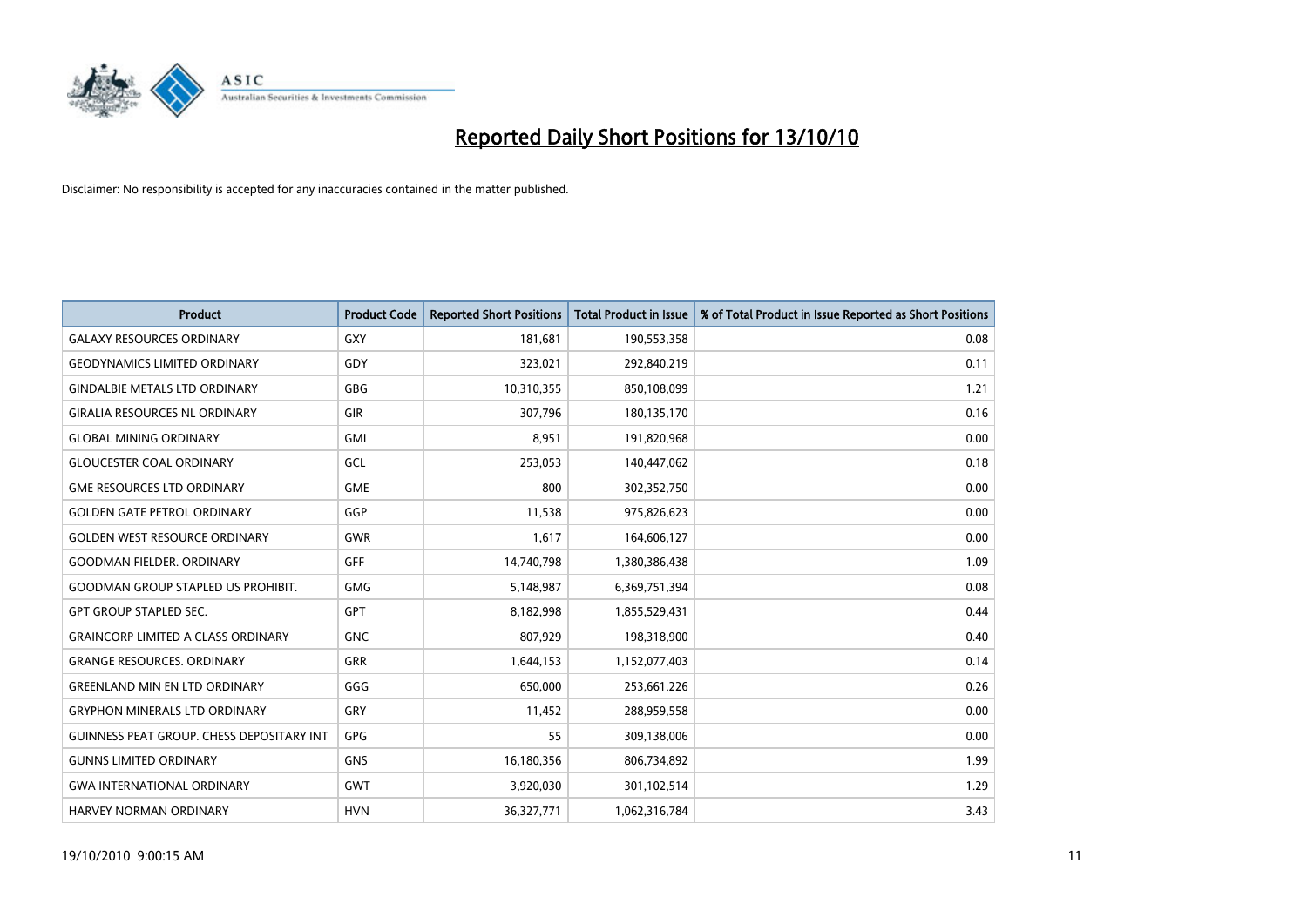

| <b>Product</b>                        | <b>Product Code</b> | <b>Reported Short Positions</b> | Total Product in Issue | % of Total Product in Issue Reported as Short Positions |
|---------------------------------------|---------------------|---------------------------------|------------------------|---------------------------------------------------------|
| HASTIE GROUP LIMITED ORDINARY         | <b>HST</b>          | 145,662                         | 239,716,924            | 0.05                                                    |
| HASTINGS DIVERSIFIED STAPLED SECURITY | <b>HDF</b>          | 100,436                         | 513,336,482            | 0.01                                                    |
| <b>HEALTHSCOPE LIMITED ORDINARY</b>   | <b>HSP</b>          | 354,683                         | 317,988,715            | 0.11                                                    |
| HEARTWARE INT INC CDI 35:1            | <b>HIN</b>          | 272,008                         | 66,059,280             | 0.41                                                    |
| <b>HENDERSON GROUP CDI 1:1</b>        | <b>HGG</b>          | 9,506,243                       | 564,915,116            | 1.68                                                    |
| HFA HOLDINGS LIMITED ORDINARY         | <b>HFA</b>          | 1,847,937                       | 469,330,170            | 0.39                                                    |
| <b>HIGHLANDS PACIFIC ORDINARY</b>     | <b>HIG</b>          | 2,382,826                       | 683,112,148            | 0.35                                                    |
| HILLS INDUSTRIES LTD ORDINARY         | <b>HIL</b>          | 1,212,588                       | 248,676,841            | 0.49                                                    |
| HORIZON OIL LIMITED ORDINARY          | <b>HZN</b>          | 3,061,926                       | 1,130,311,515          | 0.27                                                    |
| <b>ICON ENERGY LIMITED ORDINARY</b>   | <b>ICN</b>          | 67,000                          | 439,801,394            | 0.02                                                    |
| <b>IINET LIMITED ORDINARY</b>         | <b>IIN</b>          | 1,380,008                       | 151,948,119            | 0.90                                                    |
| <b>ILUKA RESOURCES ORDINARY</b>       | <b>ILU</b>          | 5,779,726                       | 418,700,517            | 1.39                                                    |
| <b>IMDEX LIMITED ORDINARY</b>         | <b>IMD</b>          | 16,000                          | 195,047,128            | 0.01                                                    |
| IMF (AUSTRALIA) LTD ORDINARY          | <b>IMF</b>          | 352,481                         | 122,496,819            | 0.29                                                    |
| <b>IMX RESOURCES LTD ORDINARY</b>     | <b>IXR</b>          | 20,000                          | 260,252,803            | 0.01                                                    |
| <b>INCITEC PIVOT ORDINARY</b>         | <b>IPL</b>          | 3,196,094                       | 1,628,730,107          | 0.19                                                    |
| <b>INDAGO RESOURCES LTD ORDINARY</b>  | <b>IDG</b>          | 8,179                           | 81,659,448             | 0.01                                                    |
| INDEPENDENCE GROUP ORDINARY           | <b>IGO</b>          | 259,448                         | 114,063,539            | 0.22                                                    |
| <b>INDOPHIL RESOURCES ORDINARY</b>    | <b>IRN</b>          | 348,796                         | 423,428,803            | 0.07                                                    |
| <b>INDUSTREA LIMITED ORDINARY</b>     | IDL                 | 2,219,054                       | 968,463,747            | 0.22                                                    |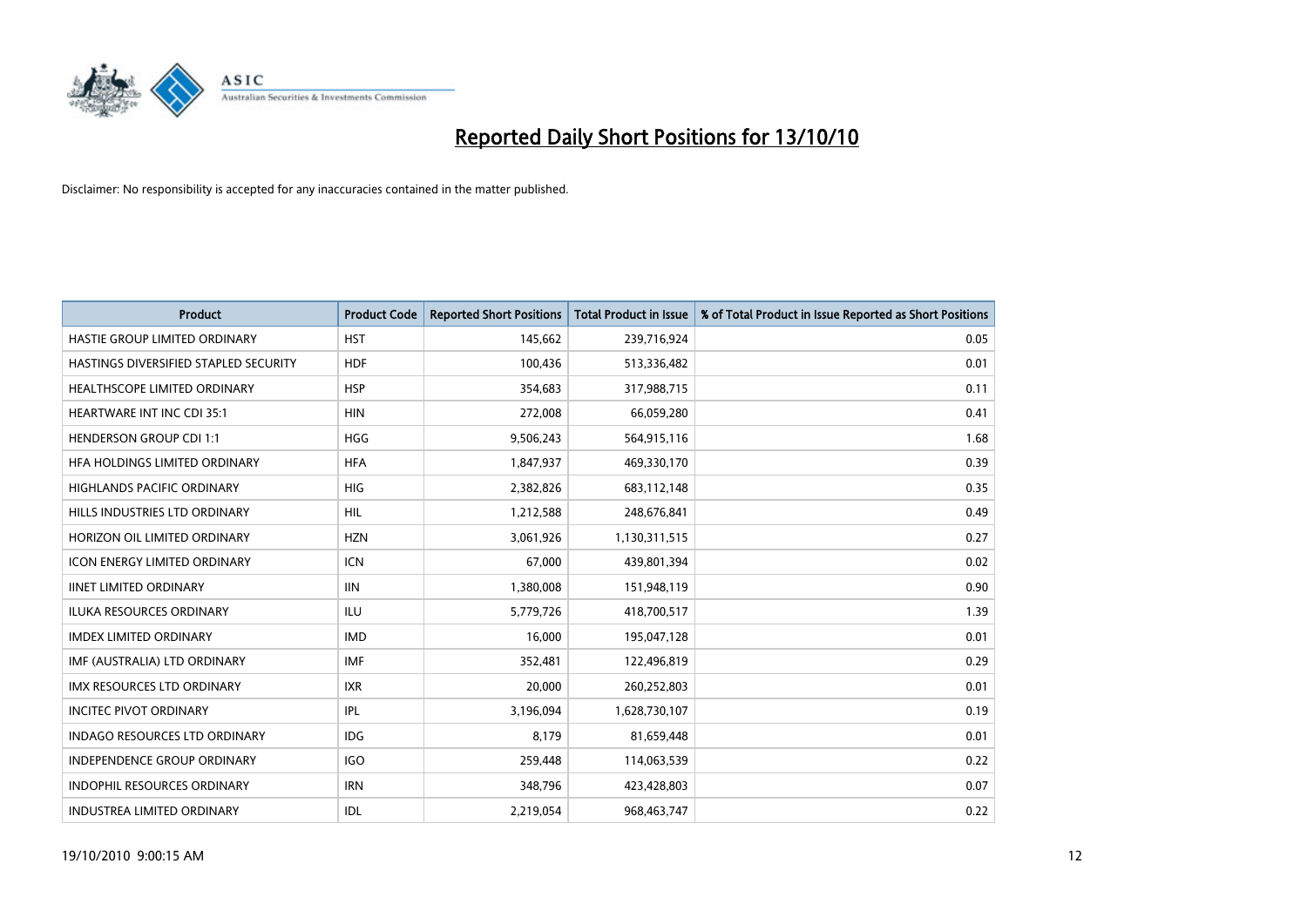

| <b>Product</b>                                  | <b>Product Code</b> | <b>Reported Short Positions</b> | <b>Total Product in Issue</b> | % of Total Product in Issue Reported as Short Positions |
|-------------------------------------------------|---------------------|---------------------------------|-------------------------------|---------------------------------------------------------|
| <b>INFIGEN ENERGY STAPLED SECURITIES</b>        | <b>IFN</b>          | 9,401,533                       | 761,222,569                   | 1.24                                                    |
| ING INDUSTRIAL FUND UNITS                       | IIF                 | 4,117,600                       | 2,592,249,647                 | 0.13                                                    |
| ING OFFICE FUND STAPLED SECURITIES              | <b>IOF</b>          | 7,112,994                       | 2,729,071,212                 | 0.26                                                    |
| ING RE COM GROUP STAPLED SECURITIES             | <b>ILF</b>          | 9,075                           | 441,029,194                   | 0.00                                                    |
| <b>INSURANCE AUSTRALIA ORDINARY</b>             | IAG                 | 1,616,621                       | 2,078,994,021                 | 0.05                                                    |
| INTEGRA MINING LTD. ORDINARY                    | <b>IGR</b>          | 1,585,497                       | 755,792,394                   | 0.20                                                    |
| <b>INTOLL GROUP STAPLED SECURITIES</b>          | <b>ITO</b>          | 17,672,840                      | 2,261,732,048                 | 0.78                                                    |
| <b>INTREPID MINES ORDINARY</b>                  | <b>IAU</b>          | 1,595,334                       | 431,756,358                   | 0.37                                                    |
| <b>INVOCARE LIMITED ORDINARY</b>                | <b>IVC</b>          | 1,074,492                       | 102,069,091                   | 1.05                                                    |
| ION LIMITED ORDINARY                            | <b>ION</b>          | 164,453                         | 256,365,105                   | 0.06                                                    |
| <b>IOOF HOLDINGS LTD ORDINARY</b>               | IFL.                | 1,457,440                       | 229,794,395                   | 0.62                                                    |
| <b>IRESS MARKET TECH. ORDINARY</b>              | <b>IRE</b>          | 2,238,395                       | 126,018,142                   | 1.78                                                    |
| <b>IRON ORE HOLDINGS ORDINARY</b>               | <b>IOH</b>          | 43.061                          | 135,381,616                   | 0.03                                                    |
| <b>ISHARES MSCI EAFE CDI 1:1</b>                | <b>IVE</b>          | 75,419                          | 590,400,000                   | 0.01                                                    |
| <b>ISOFT GROUP LIMITED ORDINARY</b>             | <b>ISF</b>          | 19,110,687                      | 1,070,595,874                 | 1.79                                                    |
| IVANHOE AUSTRALIA ORDINARY                      | <b>IVA</b>          | 5,809                           | 418,083,853                   | 0.00                                                    |
| <b>JABIRU METALS LTD ORDINARY</b>               | <b>JML</b>          | 606,435                         | 552,619,180                   | 0.10                                                    |
| <b>JAMES HARDIE INDUST CHESS DEPOSITARY INT</b> | JHX                 | 13,882,931                      | 435,726,268                   | 3.18                                                    |
| <b>IAMESON RESOURCES ORDINARY</b>               | <b>JAL</b>          | 1,600,000                       | 63,885,910                    | 2.50                                                    |
| <b>JB HI-FI LIMITED ORDINARY</b>                | <b>IBH</b>          | 6,843,389                       | 109,147,279                   | 6.27                                                    |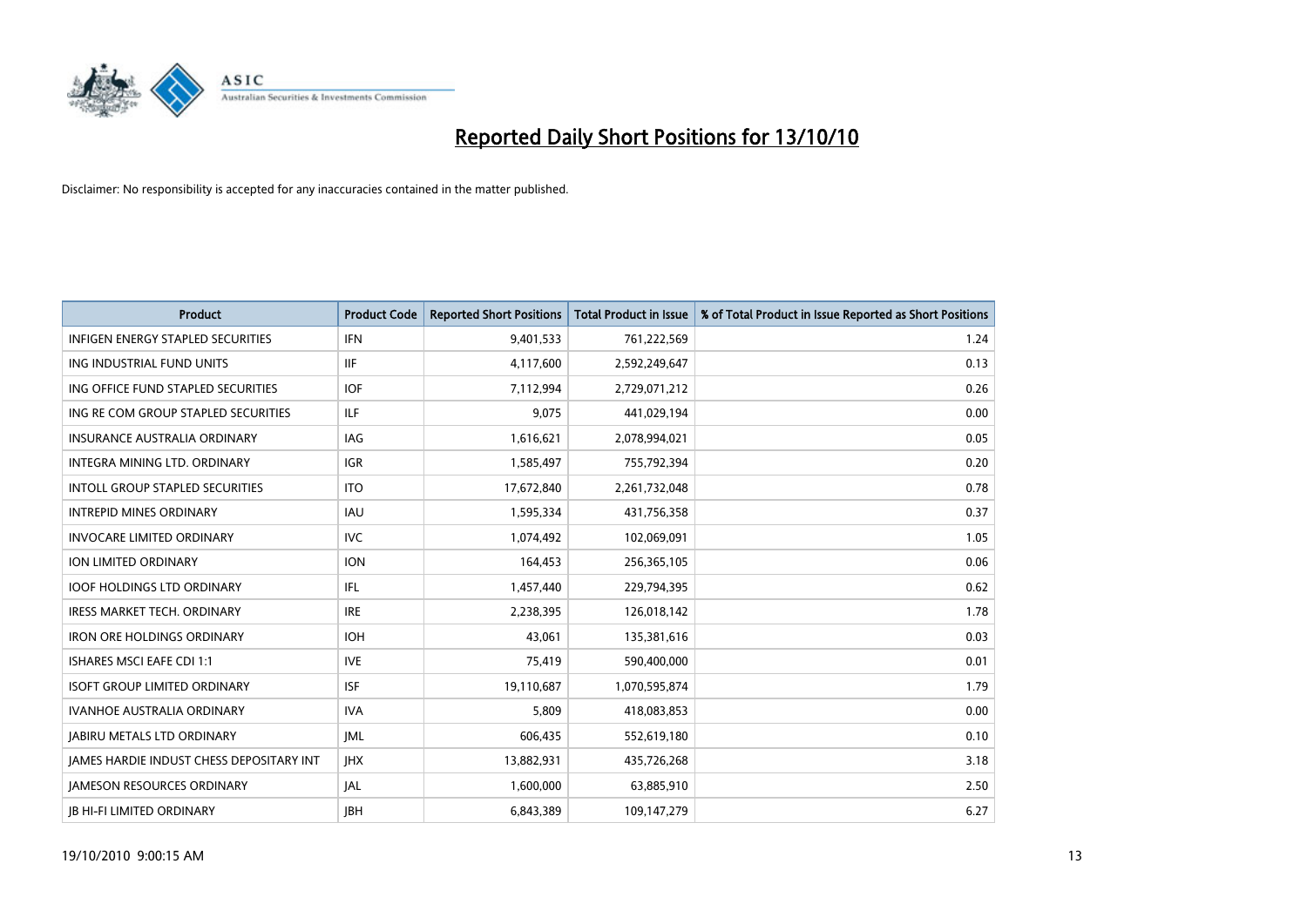

| <b>Product</b>                        | <b>Product Code</b> | <b>Reported Short Positions</b> | Total Product in Issue | % of Total Product in Issue Reported as Short Positions |
|---------------------------------------|---------------------|---------------------------------|------------------------|---------------------------------------------------------|
| <b>KAGARA LTD ORDINARY</b>            | KZL                 | 4,624,971                       | 707,789,717            | 0.64                                                    |
| KAROON GAS AUSTRALIA ORDINARY         | <b>KAR</b>          | 828,840                         | 205,338,127            | 0.41                                                    |
| KATHMANDU HOLD LTD ORDINARY           | <b>KMD</b>          | 577,682                         | 200,000,000            | 0.28                                                    |
| <b>KEYBRIDGE CAPITAL ORDINARY</b>     | <b>KBC</b>          | 5,999                           | 172,070,564            | 0.00                                                    |
| KIMBERLEY METALS LTD ORDINARY         | <b>KBL</b>          | 2,609                           | 115,216,206            | 0.00                                                    |
| KINGSGATE CONSOLID, ORDINARY          | <b>KCN</b>          | 505,217                         | 101,087,786            | 0.49                                                    |
| LEIGHTON HOLDINGS ORDINARY            | LEI                 | 4,949,372                       | 300,809,799            | 1.62                                                    |
| LEND LEASE GROUP UNIT/ORD STAPLED     | LLC                 | 711,954                         | 565,558,754            | 0.13                                                    |
| LINC ENERGY LTD ORDINARY              | <b>LNC</b>          | 887.941                         | 496,448,738            | 0.18                                                    |
| LIVING CELL TECH. ORDINARY            | LCT                 | 20,000                          | 283,790,006            | 0.01                                                    |
| LYNAS CORPORATION ORDINARY            | <b>LYC</b>          | 6,390,227                       | 1,656,999,093          | 0.39                                                    |
| M2 TELECOMMUNICATION ORDINARY         | <b>MTU</b>          | 14,499                          | 122,238,195            | 0.01                                                    |
| MAC SERVICES (THE) ORDINARY           | <b>MSL</b>          | 68,656                          | 165,966,692            | 0.03                                                    |
| MACARTHUR COAL ORDINARY               | <b>MCC</b>          | 1,457,947                       | 292,483,075            | 0.49                                                    |
| <b>MACMAHON HOLDINGS ORDINARY</b>     | <b>MAH</b>          | 4,483,301                       | 733,711,705            | 0.60                                                    |
| MACO ATLAS ROADS GRP ORDINARY STAPLED | <b>MOA</b>          | 724,175                         | 452,345,907            | 0.16                                                    |
| MACQUARIE GROUP LTD ORDINARY          | <b>MQG</b>          | 5,320,808                       | 345,601,301            | 1.53                                                    |
| MANTRA RESOURCES ORDINARY             | <b>MRU</b>          | 4,526                           | 130,229,188            | 0.00                                                    |
| MAP GROUP STAPLED US PROHIBIT.        | <b>MAP</b>          | 903,593                         | 1,861,210,782          | 0.06                                                    |
| <b>MARION ENERGY ORDINARY</b>         | <b>MAE</b>          | 374,994                         | 429,822,043            | 0.09                                                    |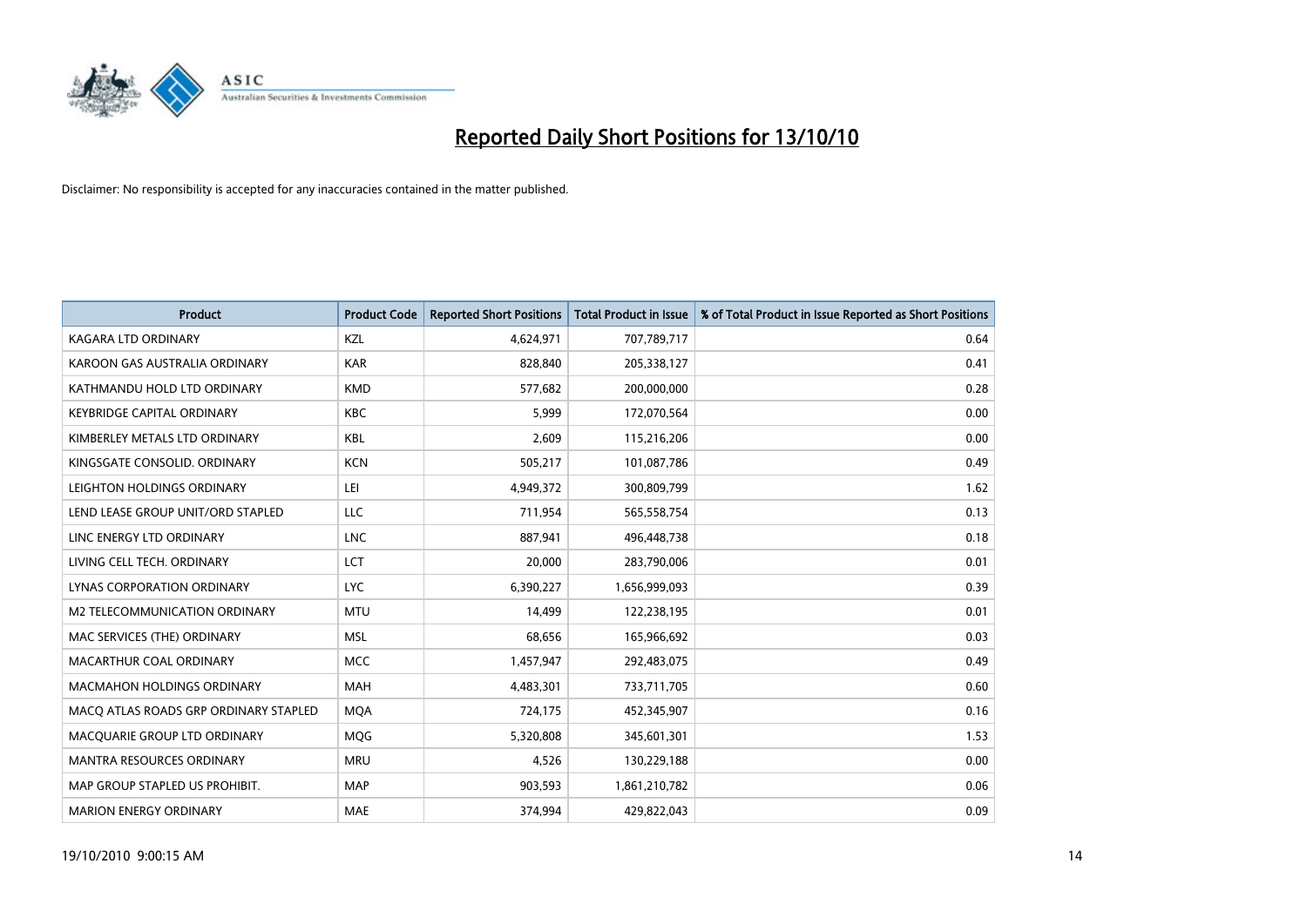

| <b>Product</b>                  | <b>Product Code</b> | <b>Reported Short Positions</b> | <b>Total Product in Issue</b> | % of Total Product in Issue Reported as Short Positions |
|---------------------------------|---------------------|---------------------------------|-------------------------------|---------------------------------------------------------|
| MCMILLAN SHAKESPEARE ORDINARY   | <b>MMS</b>          | 177,161                         | 67,849,516                    | 0.26                                                    |
| MCPHERSON'S LTD ORDINARY        | <b>MCP</b>          | 13,288                          | 71,651,758                    | 0.01                                                    |
| MEDUSA MINING LTD ORDINARY      | <b>MML</b>          | 1,052,291                       | 187,584,911                   | 0.56                                                    |
| MELBOURNE IT LIMITED ORDINARY   | <b>MLB</b>          | 149,576                         | 79,572,767                    | 0.19                                                    |
| MEO AUSTRALIA LTD ORDINARY      | <b>MEO</b>          | 474,711                         | 477,220,955                   | 0.10                                                    |
| <b>MERMAID MARINE ORDINARY</b>  | <b>MRM</b>          | 68,232                          | 188,672,387                   | 0.03                                                    |
| MESOBLAST LIMITED ORDINARY      | <b>MSB</b>          | 18,709                          | 158,140,556                   | 0.01                                                    |
| METALS X LIMITED ORDINARY       | <b>MLX</b>          | 326,940                         | 1,365,661,782                 | 0.03                                                    |
| METCASH LIMITED ORDINARY        | <b>MTS</b>          | 19,119,310                      | 768,523,847                   | 2.47                                                    |
| METGASCO LIMITED ORDINARY       | <b>MEL</b>          | 235,435                         | 250,803,468                   | 0.09                                                    |
| METMINCO LIMITED ORDINARY       | <b>MNC</b>          | 100,000                         | 835,248,549                   | 0.01                                                    |
| MICLYN EXP OFFSHR ORDINARY      | <b>MIO</b>          | 274,481                         | 271,700,000                   | 0.10                                                    |
| MINARA RESOURCES ORDINARY       | <b>MRE</b>          | 5,294,912                       | 1,167,783,517                 | 0.44                                                    |
| MINCOR RESOURCES NL ORDINARY    | <b>MCR</b>          | 526,136                         | 200,608,804                   | 0.26                                                    |
| MINERAL DEPOSITS ORDINARY       | <b>MDL</b>          | 689,268                         | 606,441,673                   | 0.11                                                    |
| MINERAL RESOURCES. ORDINARY     | <b>MIN</b>          | 199,017                         | 167,822,485                   | 0.11                                                    |
| MIRABELA NICKEL LTD ORDINARY    | <b>MBN</b>          | 12,627,499                      | 416,059,630                   | 3.01                                                    |
| MIRVAC GROUP STAPLED SECURITIES | <b>MGR</b>          | 5,150,378                       | 3,415,819,357                 | 0.15                                                    |
| MITCHELL COMMUNITCA, ORDINARY   | <b>MCU</b>          | 16,057                          | 301,883,014                   | 0.01                                                    |
| MOLOPO ENERGY LTD ORDINARY      | <b>MPO</b>          | 235,089                         | 250,972,584                   | 0.09                                                    |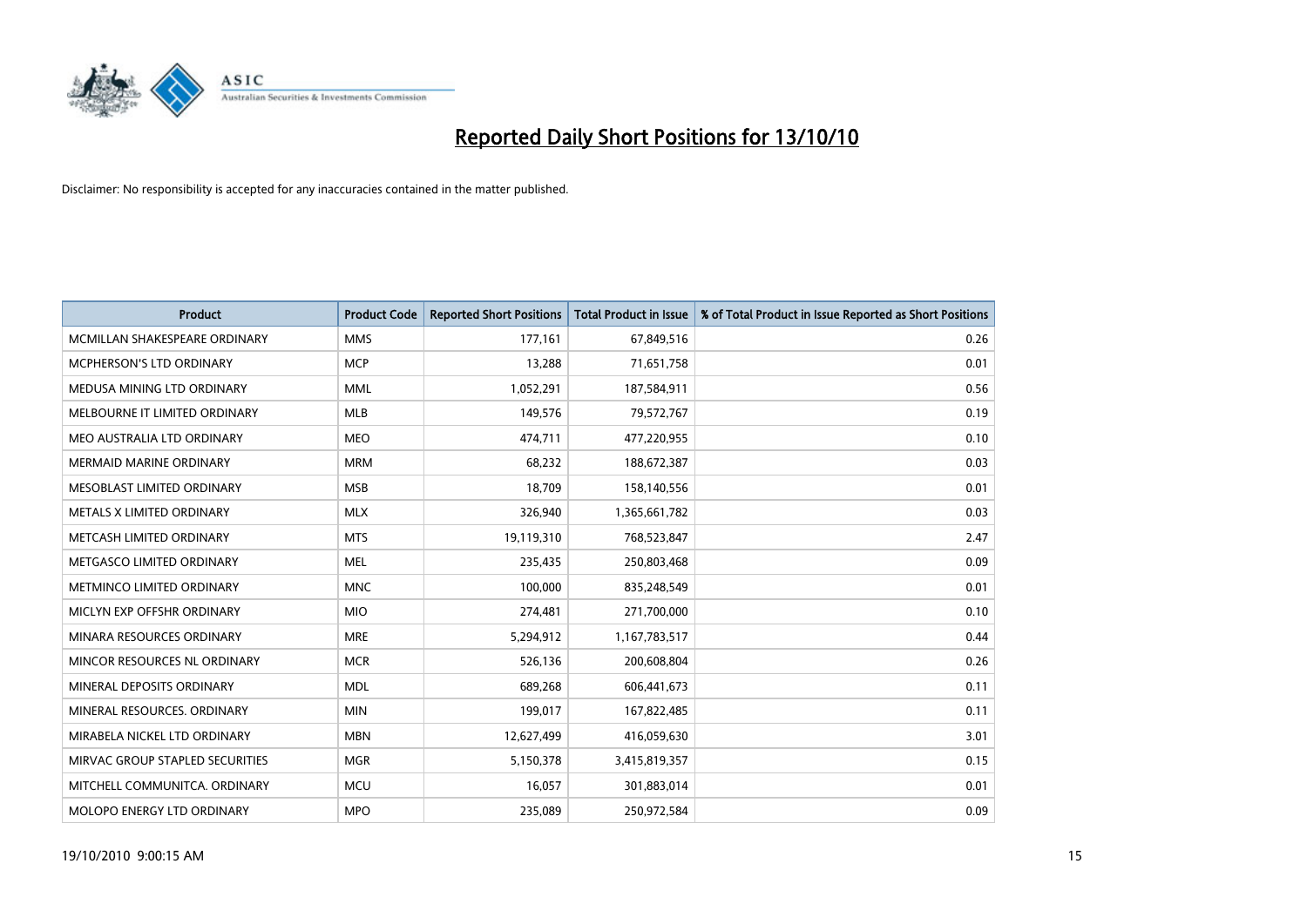

| <b>Product</b>                    | <b>Product Code</b> | <b>Reported Short Positions</b> | <b>Total Product in Issue</b> | % of Total Product in Issue Reported as Short Positions |
|-----------------------------------|---------------------|---------------------------------|-------------------------------|---------------------------------------------------------|
| MONADELPHOUS GROUP ORDINARY       | <b>MND</b>          | 1.346.409                       | 87,521,827                    | 1.52                                                    |
| <b>MOSAIC OIL NL ORDINARY</b>     | <b>MOS</b>          | 41,742                          | 866,910,775                   | 0.00                                                    |
| <b>MOUNT GIBSON IRON ORDINARY</b> | <b>MGX</b>          | 1,581,225                       | 1,079,570,693                 | 0.14                                                    |
| MURCHISON METALS LTD ORDINARY     | <b>MMX</b>          | 4,824,541                       | 435,384,268                   | 1.10                                                    |
| MYER HOLDINGS LTD ORDINARY        | <b>MYR</b>          | 13,007,650                      | 581,517,884                   | 2.25                                                    |
| <b>MYSTATE LIMITED ORDINARY</b>   | <b>MYS</b>          | 1,400                           | 67,439,158                    | 0.00                                                    |
| NATIONAL AUST. BANK ORDINARY      | <b>NAB</b>          | 14,509,311                      | 2,133,340,708                 | 0.66                                                    |
| NATURAL FUEL LIMITED ORDINARY     | <b>NFL</b>          |                                 | 721,912                       | 0.00                                                    |
| NAVITAS LIMITED ORDINARY          | <b>NVT</b>          | 357,651                         | 342,450,567                   | 0.11                                                    |
| NEPTUNE MARINE ORDINARY           | <b>NMS</b>          | 3,160,137                       | 438,594,359                   | 0.72                                                    |
| NEW HOPE CORPORATION ORDINARY     | <b>NHC</b>          | 644,348                         | 830,230,549                   | 0.08                                                    |
| NEWCREST MINING ORDINARY          | <b>NCM</b>          | 6,021,206                       | 764,486,927                   | 0.76                                                    |
| NEWS CORP A NON-VOTING CDI        | <b>NWSLV</b>        | 492,353                         | 1,828,177,417                 | 0.02                                                    |
| NEWS CORP B VOTING CDI            | <b>NWS</b>          | 7,945,314                       | 798,520,953                   | 1.00                                                    |
| NEXBIS LIMITED ORDINARY           | <b>NBS</b>          | 63.733                          | 498,972,940                   | 0.01                                                    |
| NEXUS ENERGY LIMITED ORDINARY     | <b>NXS</b>          | 5,910,398                       | 988,257,304                   | 0.58                                                    |
| NIB HOLDINGS LIMITED ORDINARY     | <b>NHF</b>          | 107,628                         | 495,431,427                   | 0.02                                                    |
| NICK SCALI LIMITED ORDINARY       | <b>NCK</b>          | 35,846                          | 81,000,000                    | 0.04                                                    |
| NIDO PETROLEUM ORDINARY           | <b>NDO</b>          | 6,492,615                       | 1,107,550,321                 | 0.58                                                    |
| NKWE PLATINUM 10C US COMMON       | <b>NKP</b>          | 203,429                         | 559,651,184                   | 0.04                                                    |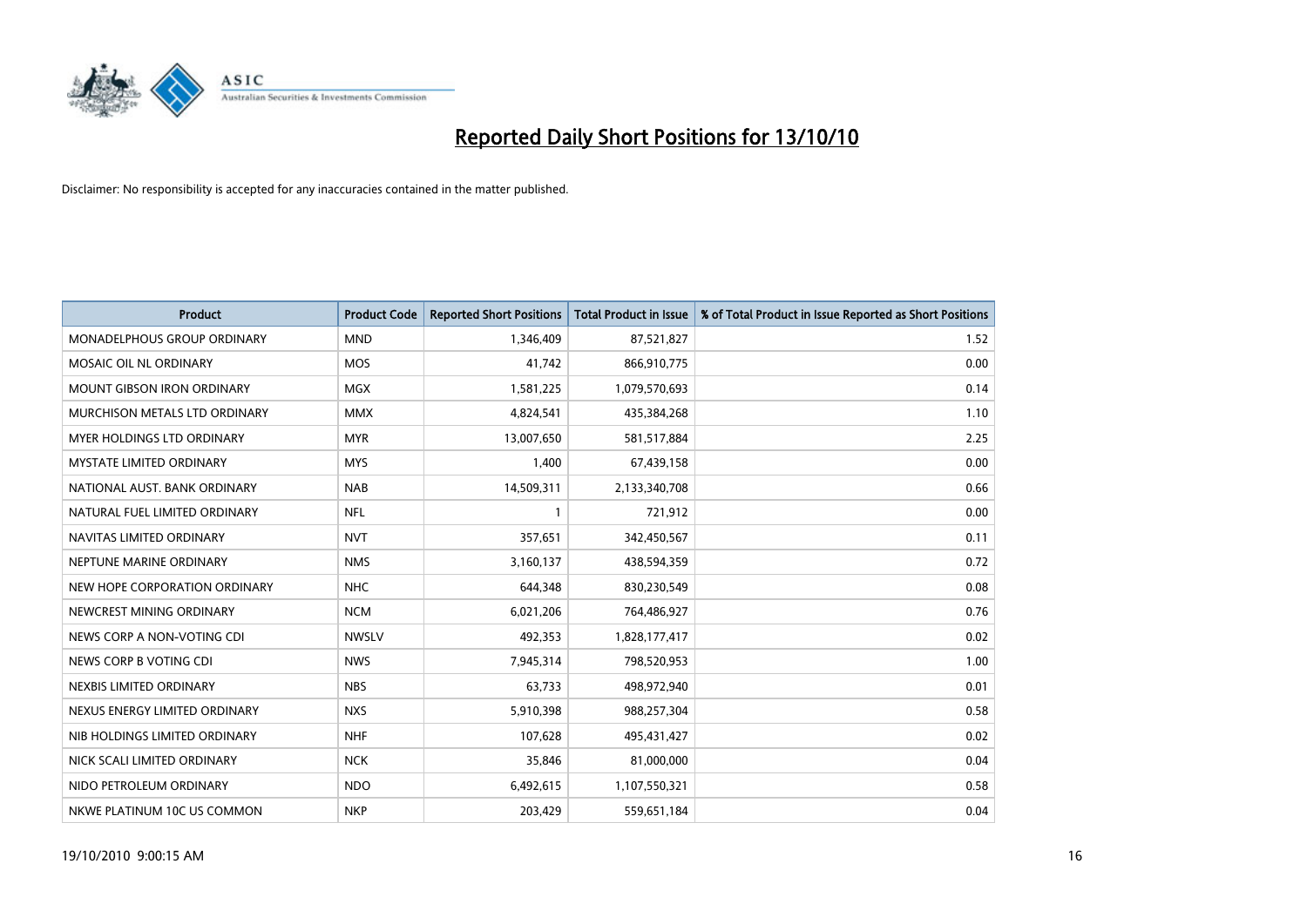

| <b>Product</b>                        | <b>Product Code</b> | <b>Reported Short Positions</b> | Total Product in Issue | % of Total Product in Issue Reported as Short Positions |
|---------------------------------------|---------------------|---------------------------------|------------------------|---------------------------------------------------------|
| NORTHERN CREST ORDINARY               | <b>NOC</b>          | 24,345                          | 116,074,781            | 0.02                                                    |
| NORTHERN IRON LTD ORDINARY            | <b>NFE</b>          | 872,224                         | 292,204,786            | 0.30                                                    |
| NORTHERN URANIUM ORDINARY             | <b>NTU</b>          | 750,000                         | 114,185,814            | 0.66                                                    |
| NRW HOLDINGS LIMITED ORDINARY         | <b>NWH</b>          | 120,205                         | 251,223,000            | 0.04                                                    |
| NUFARM LIMITED ORDINARY               | <b>NUF</b>          | 11,027,083                      | 261,775,731            | 4.19                                                    |
| NUPLEX INDUSTRIES ORDINARY            | <b>NPX</b>          | 47.156                          | 195,060,783            | 0.02                                                    |
| NYOTA MINERALS LTD ORDINARY           | <b>NYO</b>          | 75,000                          | 317,993,276            | 0.02                                                    |
| OAKTON LIMITED ORDINARY               | <b>OKN</b>          | 518,444                         | 93,632,735             | 0.55                                                    |
| OCEANAGOLD CORP. CHESS DEPOSITARY INT | OGC                 | 709,993                         | 228,872,612            | 0.31                                                    |
| OCEANIA CAPITAL LTD ORDINARY          | <b>OCP</b>          | 2,500                           | 91,921,295             | 0.00                                                    |
| OIL SEARCH LTD ORDINARY               | <b>OSH</b>          | 8,439,297                       | 1,312,888,303          | 0.63                                                    |
| OM HOLDINGS LIMITED ORDINARY          | <b>OMH</b>          | 1,361,200                       | 503,085,150            | 0.27                                                    |
| <b>ONESTEEL LIMITED ORDINARY</b>      | OST                 | 2,413,657                       | 1,331,703,666          | 0.18                                                    |
| ORICA LIMITED ORDINARY                | ORI                 | 3,737,878                       | 362,100,430            | 1.03                                                    |
| ORIGIN ENERGY ORDINARY                | <b>ORG</b>          | 6,360,046                       | 884,271,012            | 0.68                                                    |
| OROTONGROUP LIMITED ORDINARY          | <b>ORL</b>          | 1.160                           | 40,880,902             | 0.00                                                    |
| OTTO ENERGY LIMITED ORDINARY          | <b>OEL</b>          | 109,204                         | 1,134,540,071          | 0.01                                                    |
| OZ MINERALS ORDINARY                  | OZL                 | 123,038,412                     | 3,121,339,730          | 3.91                                                    |
| <b>PACIFIC BRANDS ORDINARY</b>        | <b>PBG</b>          | 6,428,062                       | 931,386,248            | 0.68                                                    |
| PALADIN ENERGY LTD ORDINARY           | <b>PDN</b>          | 14,441,614                      | 718,423,382            | 1.99                                                    |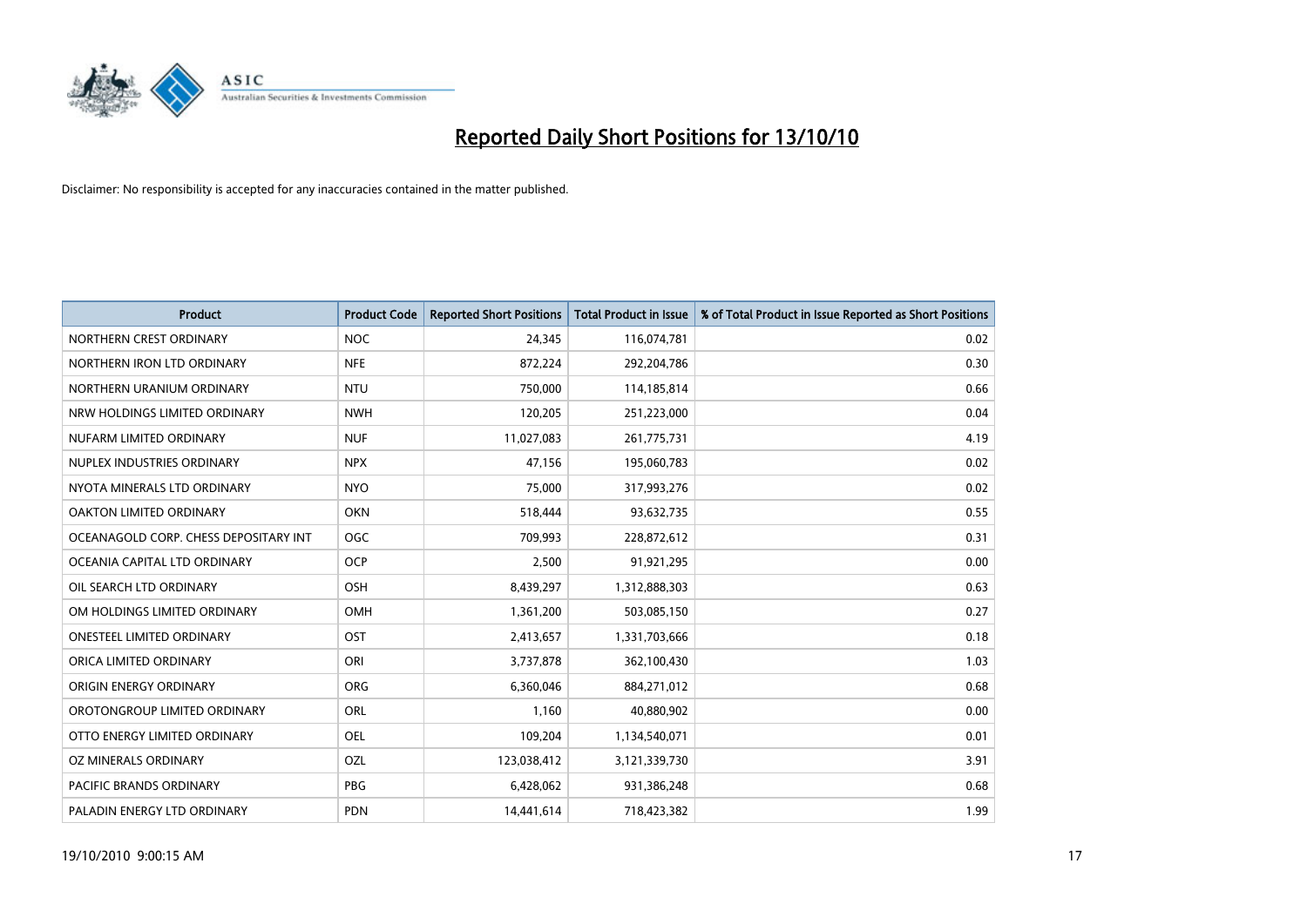

| <b>Product</b>                          | <b>Product Code</b> | <b>Reported Short Positions</b> | Total Product in Issue | % of Total Product in Issue Reported as Short Positions |
|-----------------------------------------|---------------------|---------------------------------|------------------------|---------------------------------------------------------|
| PAN PACIFIC PETROL. ORDINARY            | PPP                 | 14                              | 588,612,110            | 0.00                                                    |
| PANAUST LIMITED ORDINARY                | <b>PNA</b>          | 15,086,701                      | 2,954,376,819          | 0.51                                                    |
| PANORAMIC RESOURCES ORDINARY            | PAN                 | 710,802                         | 205,587,842            | 0.34                                                    |
| PAPERLINX LIMITED ORDINARY              | <b>PPX</b>          | 17,034,615                      | 603,580,761            | 2.82                                                    |
| PAPERLINX SPS TRUST STEP UP PERP. PREF. | <b>PXUPA</b>        | 5,000                           | 2,850,000              | 0.18                                                    |
| PATTIES FOODS LTD ORDINARY              | PFL                 |                                 | 138,908,853            | 0.00                                                    |
| PEAK RESOURCES ORDINARY                 | <b>PEK</b>          | 848,000                         | 115,128,052            | 0.74                                                    |
| PEET LIMITED ORDINARY                   | <b>PPC</b>          | 126,000                         | 300,681,486            | 0.04                                                    |
| PENINSULA MINERALS ORDINARY             | <b>PEN</b>          | 5,000                           | 1,633,103,715          | 0.00                                                    |
| PERILYA LIMITED ORDINARY                | PEM                 | 467,918                         | 526,075,563            | 0.09                                                    |
| PERPETUAL LIMITED ORDINARY              | <b>PPT</b>          | 2,489,458                       | 43,692,215             | 5.70                                                    |
| PERSEUS MINING LTD ORDINARY             | PRU                 | 624,763                         | 421,307,088            | 0.15                                                    |
| PETSEC ENERGY ORDINARY                  | <b>PSA</b>          | 223,332                         | 231,283,622            | 0.10                                                    |
| PHARMAXIS LTD ORDINARY                  | <b>PXS</b>          | 1,187,216                       | 225,764,934            | 0.54                                                    |
| PHOTON GROUP LTD ORDINARY               | <b>PGA</b>          | 250,510                         | 1,540,062,626          | 0.02                                                    |
| PIKE RIVER COAL ORDINARY                | <b>PRC</b>          | 356,320                         | 405,301,433            | 0.09                                                    |
| PLATINUM ASSET ORDINARY                 | <b>PTM</b>          | 3,913,394                       | 561,347,878            | 0.68                                                    |
| PLATINUM AUSTRALIA ORDINARY             | <b>PLA</b>          | 5,228,894                       | 321,130,521            | 1.62                                                    |
| PLATINUM CAPITAL LTD ORDINARY           | <b>PMC</b>          |                                 | 163,732,888            | 0.00                                                    |
| PMP LIMITED ORDINARY                    | <b>PMP</b>          | 1,728,355                       | 335,338,483            | 0.51                                                    |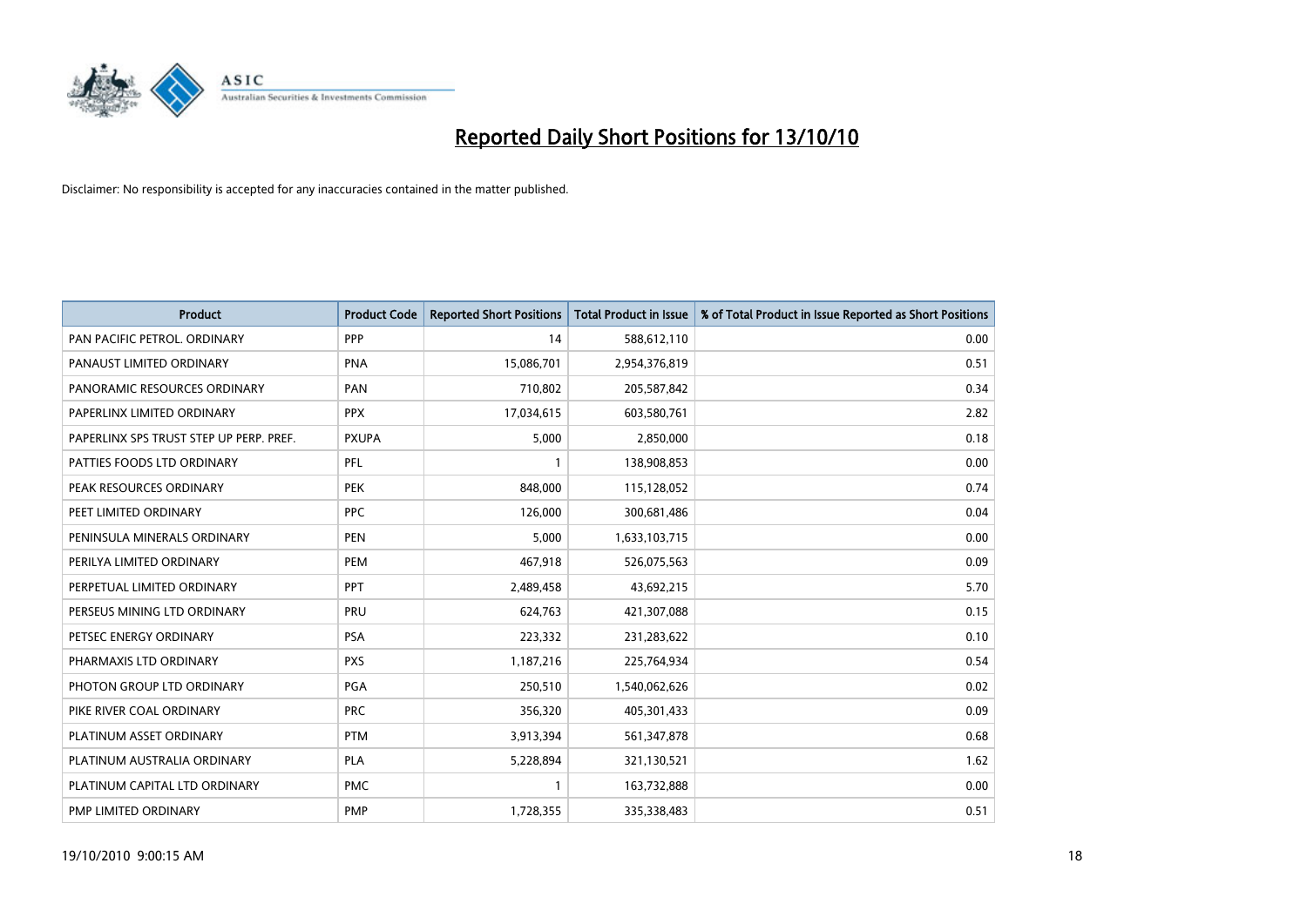

| <b>Product</b>                       | <b>Product Code</b> | <b>Reported Short Positions</b> | <b>Total Product in Issue</b> | % of Total Product in Issue Reported as Short Positions |
|--------------------------------------|---------------------|---------------------------------|-------------------------------|---------------------------------------------------------|
| PORT BOUVARD LIMITED ORDINARY        | PBD                 | 6.754                           | 593,868,295                   | 0.00                                                    |
| PREMIER INVESTMENTS ORDINARY         | <b>PMV</b>          | 179,528                         | 155,030,045                   | 0.12                                                    |
| PRIMARY HEALTH CARE ORDINARY         | <b>PRY</b>          | 9,990,812                       | 491,484,342                   | 2.02                                                    |
| PRIME INFR GROUP. STAPLED SECURITIES | PIH                 | 204,509                         | 351,776,795                   | 0.05                                                    |
| PRIME MEDIA GRP LTD ORDINARY         | <b>PRT</b>          | $\overline{2}$                  | 366,330,303                   | 0.00                                                    |
| PRIMEAG AUSTRALIA ORDINARY           | PAG                 | 311,454                         | 150,569,976                   | 0.21                                                    |
| PROGEN PHARMACEUTIC ORDINARY         | PGL                 | 151,596                         | 24,709,097                    | 0.61                                                    |
| PROGRAMMED ORDINARY                  | <b>PRG</b>          | 373,904                         | 118,169,908                   | 0.31                                                    |
| <b>PSIVIDA CORP CDI 1:1</b>          | <b>PVA</b>          | 6,878                           | 7,821,140                     | 0.09                                                    |
| <b>OANTAS AIRWAYS ORDINARY</b>       | OAN                 | 30,950,589                      | 2,265,123,620                 | 1.36                                                    |
| OBE INSURANCE GROUP ORDINARY         | <b>QBE</b>          | 23,418,510                      | 1,051,600,529                 | 2.22                                                    |
| RAMELIUS RESOURCES ORDINARY          | <b>RMS</b>          | 37,248                          | 291,208,795                   | 0.01                                                    |
| RAMSAY HEALTH CARE ORDINARY          | <b>RHC</b>          | 1,982,952                       | 202,081,252                   | 0.96                                                    |
| RANGE RESOURCES LTD ORDINARY         | <b>RRS</b>          | 1,250,000                       | 1,162,167,306                 | 0.11                                                    |
| <b>RCR TOMLINSON ORDINARY</b>        | <b>RCR</b>          | 68.067                          | 131,985,172                   | 0.05                                                    |
| <b>REA GROUP ORDINARY</b>            | <b>REA</b>          | 55,637                          | 128,439,366                   | 0.04                                                    |
| <b>RED FORK ENERGY ORDINARY</b>      | <b>RFE</b>          | 7,696                           | 139,535,000                   | 0.01                                                    |
| REDFLEX HOLDINGS ORDINARY            | <b>RDF</b>          | 2,045                           | 110,345,599                   | 0.00                                                    |
| <b>REED RESOURCES LTD ORDINARY</b>   | <b>RDR</b>          | 268,205                         | 192,271,768                   | 0.14                                                    |
| REGIS RESOURCES ORDINARY             | <b>RRL</b>          | 368,964                         | 423,878,034                   | 0.07                                                    |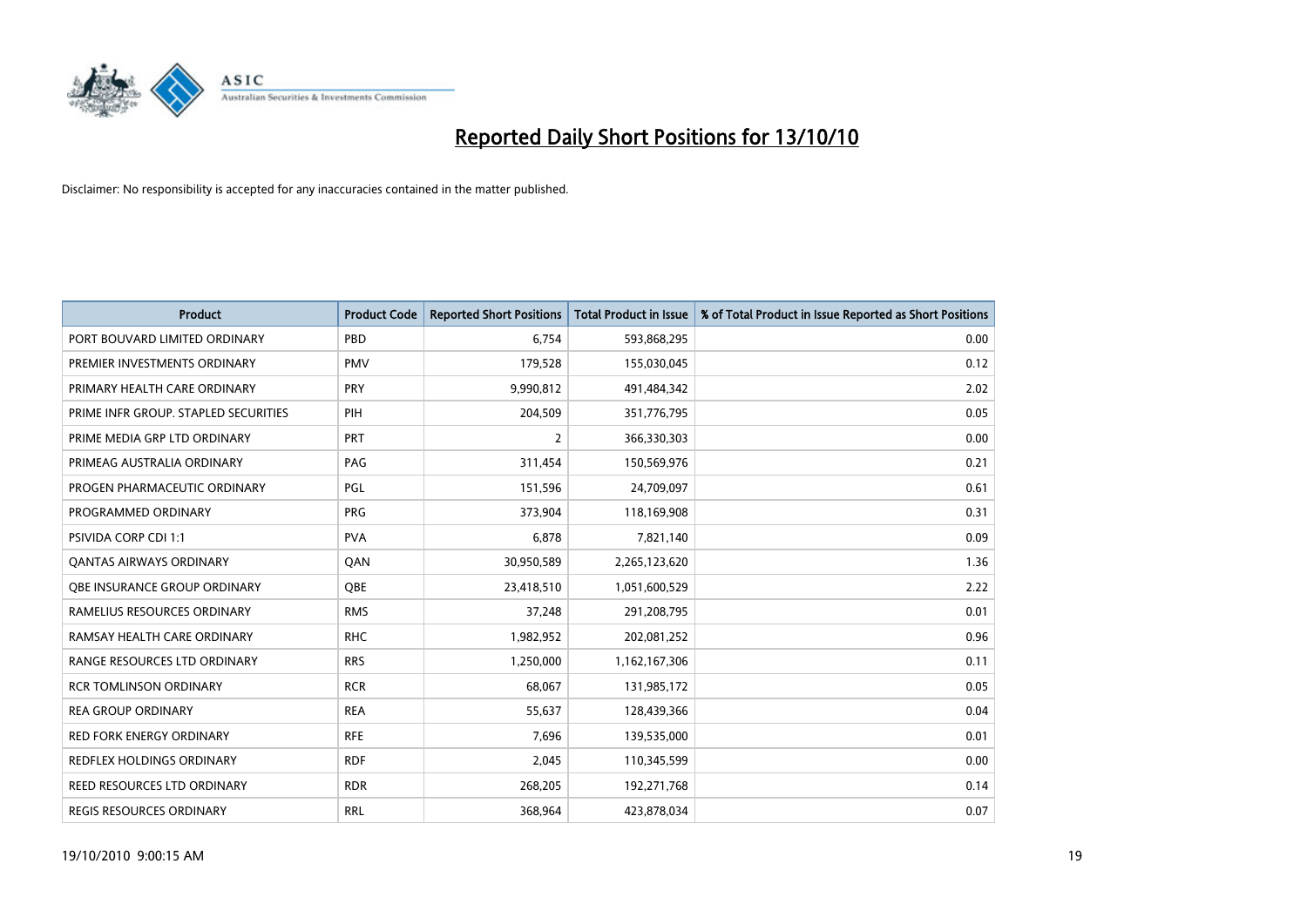

| <b>Product</b>                      | <b>Product Code</b> | <b>Reported Short Positions</b> | Total Product in Issue | % of Total Product in Issue Reported as Short Positions |
|-------------------------------------|---------------------|---------------------------------|------------------------|---------------------------------------------------------|
| RESMED INC CDI 10:1                 | <b>RMD</b>          | 2,946,117                       | 1,516,163,980          | 0.19                                                    |
| RESOLUTE MINING ORDINARY            | <b>RSG</b>          | 704,679                         | 451,380,935            | 0.15                                                    |
| <b>RESOURCE GENERATION ORDINARY</b> | <b>RES</b>          | 157,911                         | 182,680,530            | 0.09                                                    |
| REVERSE CORP LIMITED ORDINARY       | <b>REF</b>          | 25,141                          | 92,382,175             | 0.03                                                    |
| REX MINERALS LIMITED ORDINARY       | <b>RXM</b>          | 14,778                          | 115,199,460            | 0.01                                                    |
| <b>RHG LIMITED ORDINARY</b>         | <b>RHG</b>          | 13,020                          | 318,745,978            | 0.00                                                    |
| <b>RIDLEY CORPORATION ORDINARY</b>  | <b>RIC</b>          | 64,517                          | 307,817,071            | 0.02                                                    |
| RIO TINTO LIMITED ORDINARY          | <b>RIO</b>          | 22,402,836                      | 606,831,240            | 3.67                                                    |
| <b>RIVERCITY MOTORWAY STAPLED</b>   | <b>RCY</b>          | 299,192                         | 957,010,115            | 0.03                                                    |
| RIVERSDALE MINING ORDINARY          | <b>RIV</b>          | 465,937                         | 236,033,688            | 0.19                                                    |
| ROC OIL COMPANY ORDINARY            | <b>ROC</b>          | 4,917,467                       | 713,154,560            | 0.68                                                    |
| SAI GLOBAL LIMITED ORDINARY         | SAI                 | 118,617                         | 197,847,390            | 0.06                                                    |
| SALMAT LIMITED ORDINARY             | <b>SLM</b>          | 66,829                          | 159,134,483            | 0.04                                                    |
| SAMSON OIL & GAS LTD ORDINARY       | SSN                 | 352,000                         | 1,663,929,592          | 0.02                                                    |
| SANDFIRE RESOURCES ORDINARY         | <b>SFR</b>          | 116,011                         | 131,734,760            | 0.08                                                    |
| <b>SANTOS LTD ORDINARY</b>          | <b>STO</b>          | 4,506,267                       | 834,019,875            | 0.51                                                    |
| SARACEN MINERAL ORDINARY            | SAR                 | 174,567                         | 491,984,749            | 0.03                                                    |
| SEDGMAN LIMITED ORDINARY            | <b>SDM</b>          | 330,226                         | 207,997,898            | 0.15                                                    |
| SEEK LIMITED ORDINARY               | <b>SEK</b>          | 3,919,311                       | 336,584,488            | 1.15                                                    |
| SELECT HARVESTS ORDINARY            | SHV                 | 1,700                           | 55,667,043             | 0.00                                                    |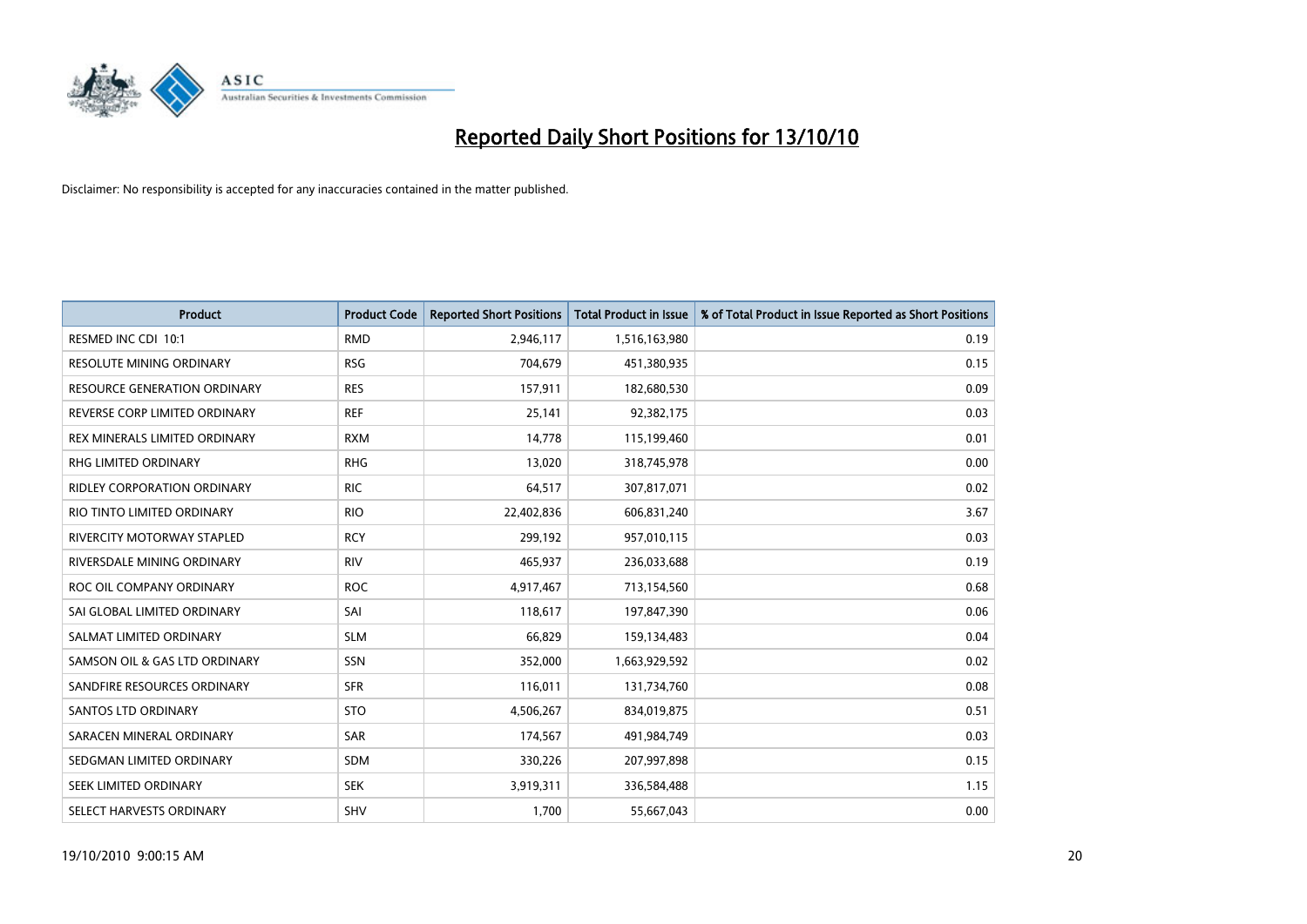

| <b>Product</b>                           | <b>Product Code</b> | <b>Reported Short Positions</b> | <b>Total Product in Issue</b> | % of Total Product in Issue Reported as Short Positions |
|------------------------------------------|---------------------|---------------------------------|-------------------------------|---------------------------------------------------------|
| SENETAS CORPORATION ORDINARY             | <b>SEN</b>          | 756,999                         | 461,522,263                   | 0.16                                                    |
| SERVCORP LIMITED ORDINARY                | SRV                 | 104,655                         | 98,440,807                    | 0.10                                                    |
| SERVICE STREAM ORDINARY                  | <b>SSM</b>          | 344,663                         | 283,418,867                   | 0.12                                                    |
| SEVEN GROUP HOLDINGS ORDINARY            | <b>SVW</b>          | 794,238                         | 305,410,281                   | 0.26                                                    |
| SIGMA PHARMACEUTICAL ORDINARY            | <b>SIP</b>          | 8,771,720                       | 1,178,626,572                 | 0.73                                                    |
| SILEX SYSTEMS ORDINARY                   | <b>SLX</b>          | 196,032                         | 149,506,391                   | 0.12                                                    |
| SILVER LAKE RESOURCE ORDINARY            | <b>SLR</b>          | 55,522                          | 178,757,838                   | 0.02                                                    |
| SIMS METAL MGMT LTD ORDINARY             | SGM                 | 2,569,533                       | 203,993,432                   | 1.28                                                    |
| SINGAPORE TELECOMM. CHESS DEPOSITARY INT | SGT                 | 3,645,589                       | 389,173,075                   | 0.92                                                    |
| SKILLED GROUP LTD ORDINARY               | <b>SKE</b>          | 94,257                          | 190,738,408                   | 0.04                                                    |
| SKY CITY ENTERTAIN. ORDINARY             | <b>SKC</b>          | 11,954,591                      | 575,114,687                   | 2.08                                                    |
| <b>SKY NETWORK ORDINARY</b>              | <b>SKT</b>          | 1,269,140                       | 389,139,785                   | 0.33                                                    |
| SMS MANAGEMENT. ORDINARY                 | <b>SMX</b>          | 54,040                          | 67,182,500                    | 0.07                                                    |
| SONIC HEALTHCARE ORDINARY                | SHL                 | 5,041,264                       | 388,429,875                   | 1.30                                                    |
| SOUL PATTINSON (W.H) ORDINARY            | SOL                 | 2,556                           | 238,640,580                   | 0.00                                                    |
| SP AUSNET STAPLED SECURITIES             | SPN                 | 6,754,888                       | 2,748,353,504                 | 0.23                                                    |
| SPARK INFRASTRUCTURE STAPLED SECURITIES  | SKI                 | 24,645,883                      | 1,209,239,300                 | 2.03                                                    |
| SPDR 200 FUND ETF UNITS                  | <b>STW</b>          | 8                               | 57,228,081                    | 0.00                                                    |
| SPECIALTY FASHION ORDINARY               | <b>SFH</b>          | 1,645,903                       | 190,964,693                   | 0.87                                                    |
| SPOTLESS GROUP LTD ORDINARY              | <b>SPT</b>          | 1,219,484                       | 259,309,656                   | 0.47                                                    |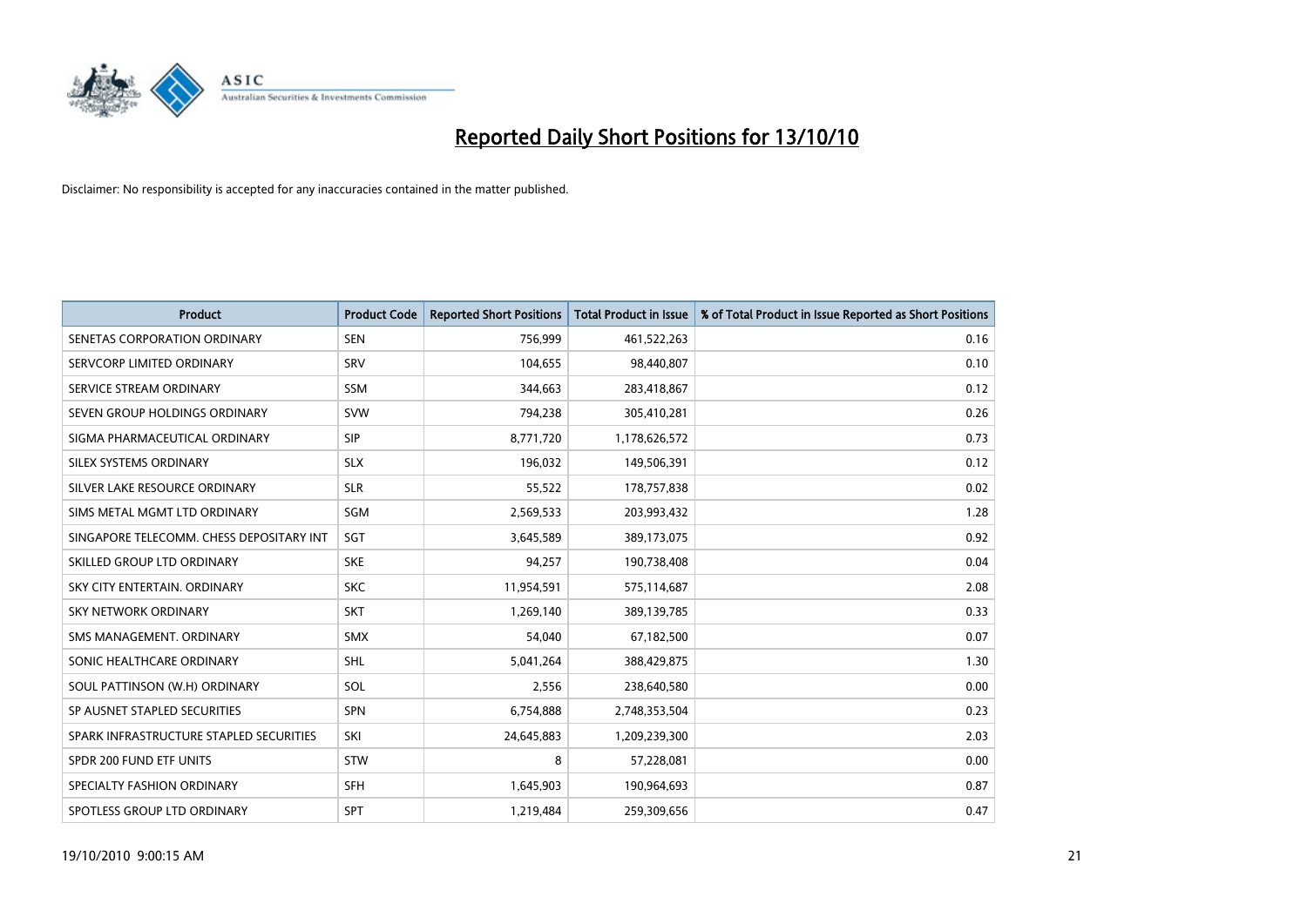

| <b>Product</b>                       | <b>Product Code</b> | <b>Reported Short Positions</b> | <b>Total Product in Issue</b> | % of Total Product in Issue Reported as Short Positions |
|--------------------------------------|---------------------|---------------------------------|-------------------------------|---------------------------------------------------------|
| ST BARBARA LIMITED ORDINARY          | <b>SBM</b>          | 28,520,277                      | 1,953,668,407                 | 1.45                                                    |
| STAGING CONNECTIONS ORDINARY         | <b>STG</b>          | 2,917,189                       | 783,175,134                   | 0.37                                                    |
| STH AMERICAN COR LTD ORDINARY        | SAY                 | 9,200                           | 233,651,371                   | 0.00                                                    |
| STHN CROSS MEDIA ORDINARY            | SXL                 | 161,550                         | 378,827,750                   | 0.04                                                    |
| STOCKLAND UNITS/ORD STAPLED          | SGP                 | 12,137,496                      | 2,383,036,717                 | 0.49                                                    |
| STRAITS RESOURCES ORDINARY           | SRL                 | 4,674,838                       | 255,203,613                   | 1.83                                                    |
| STW COMMUNICATIONS ORDINARY          | SGN                 | 249,888                         | 364,310,964                   | 0.07                                                    |
| SUNCORP-METWAY, ORDINARY             | SUN                 | 4,782,507                       | 1,281,390,524                 | 0.36                                                    |
| SUNDANCE RESOURCES ORDINARY          | <b>SDL</b>          | 14,779,254                      | 2,709,995,932                 | 0.54                                                    |
| SUNLAND GROUP LTD ORDINARY           | <b>SDG</b>          | 73,962                          | 251,107,692                   | 0.03                                                    |
| SUPER CHEAP AUTO GRP ORDINARY        | <b>SUL</b>          | 276,468                         | 128,702,619                   | 0.20                                                    |
| SWICK MINING ORDINARY                | <b>SWK</b>          | 1,548                           | 236,724,970                   | 0.00                                                    |
| SYMEX HOLDINGS ORDINARY              | <b>SYM</b>          | 6,633                           | 125,037,628                   | 0.01                                                    |
| <b>TABCORP HOLDINGS LTD ORDINARY</b> | <b>TAH</b>          | 7,361,862                       | 616,489,466                   | 1.16                                                    |
| <b>TALENT2 INTERNATION ORDINARY</b>  | <b>TWO</b>          | 7                               | 141,271,875                   | 0.00                                                    |
| TAP OIL LIMITED ORDINARY             | <b>TAP</b>          | 13,802                          | 156,485,921                   | 0.01                                                    |
| TASSAL GROUP LIMITED ORDINARY        | <b>TGR</b>          | 3,077,891                       | 146,304,404                   | 2.09                                                    |
| TATTS GROUP LTD ORDINARY             | <b>TTS</b>          | 6,603,011                       | 1,300,888,465                 | 0.50                                                    |
| TELECOM CORPORATION ORDINARY         | <b>TEL</b>          | 30,388,787                      | 1,924,367,932                 | 1.57                                                    |
| TELSTRA CORPORATION, ORDINARY        | <b>TLS</b>          | 11,536,447                      | 12,443,074,357                | 0.09                                                    |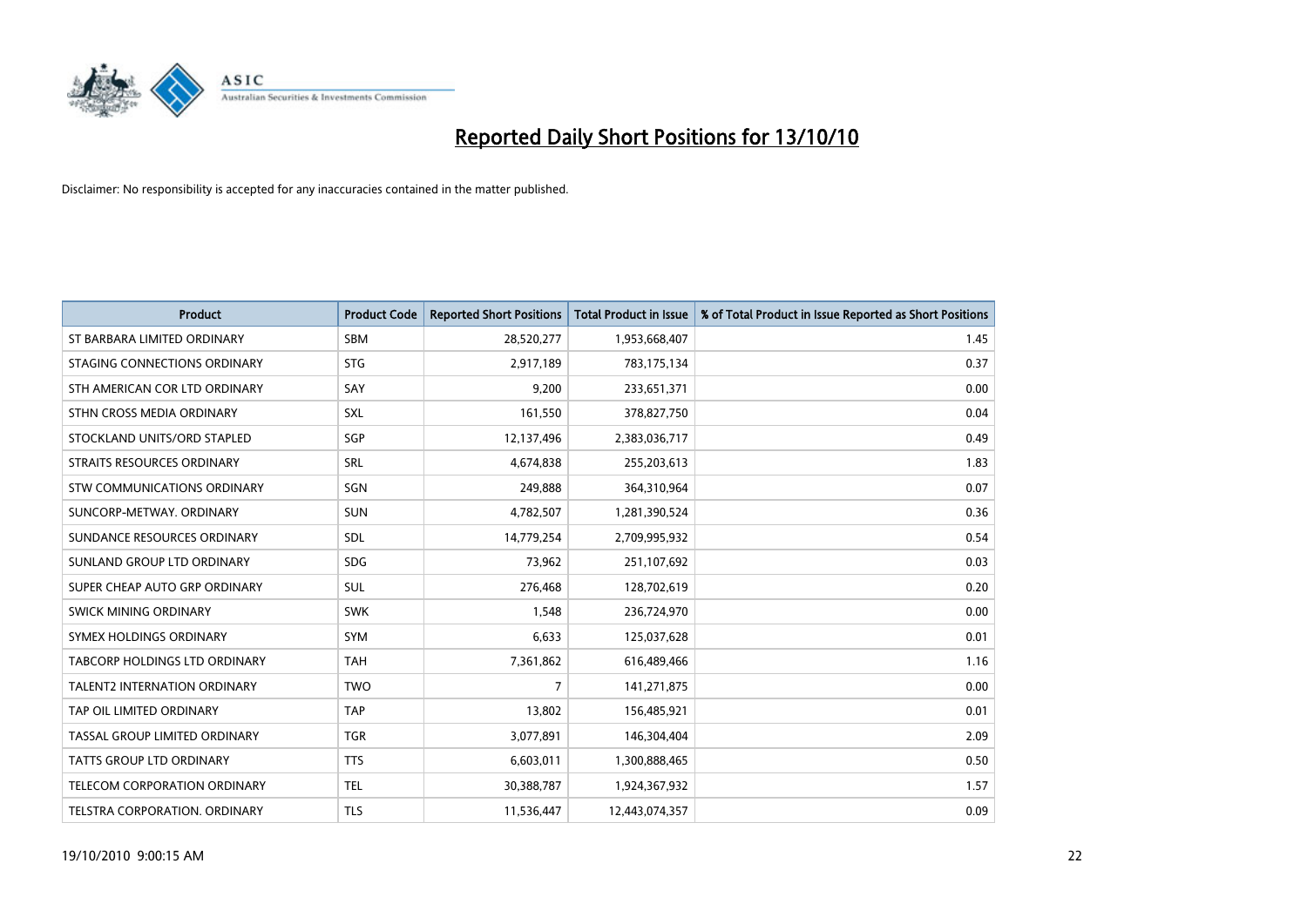

| <b>Product</b>                          | <b>Product Code</b> | <b>Reported Short Positions</b> | <b>Total Product in Issue</b> | % of Total Product in Issue Reported as Short Positions |
|-----------------------------------------|---------------------|---------------------------------|-------------------------------|---------------------------------------------------------|
| TEN NETWORK HOLDINGS ORDINARY           | <b>TEN</b>          | 2,907,569                       | 1,045,236,720                 | 0.29                                                    |
| TFS CORPORATION LTD ORDINARY            | <b>TFC</b>          | 63,054                          | 227,360,909                   | 0.02                                                    |
| THE REJECT SHOP ORDINARY                | <b>TRS</b>          | 28,249                          | 26,033,570                    | 0.10                                                    |
| THOR MINING PLC CHESS DEPOSITARY        | <b>THR</b>          | 2,307                           | 239,814,715                   | 0.00                                                    |
| THORN GROUP LIMITED ORDINARY            | <b>TGA</b>          | 8,361                           | 129,459,770                   | 0.01                                                    |
| TIMBERCORP LIMITED ORDINARY             | <b>TIM</b>          | 1,171,620                       | 352,071,429                   | 0.33                                                    |
| <b>TISHMAN SPEYER UNITS</b>             | <b>TSO</b>          | 50,674                          | 338,440,904                   | 0.01                                                    |
| TNG LIMITED ORDINARY                    | <b>TNG</b>          | 4,321                           | 258,055,076                   | 0.00                                                    |
| TOLL HOLDINGS LTD ORDINARY              | <b>TOL</b>          | 18,218,585                      | 702,867,609                   | 2.57                                                    |
| TORO ENERGY LIMITED ORDINARY            | <b>TOE</b>          | 35,404                          | 964,936,676                   | 0.00                                                    |
| TOWER AUSTRALIA ORDINARY                | <b>TAL</b>          | 1,477,267                       | 415,928,881                   | 0.35                                                    |
| <b>TOWER LIMITED ORDINARY</b>           | <b>TWR</b>          | 689,519                         | 260,631,787                   | 0.26                                                    |
| TOX FREE SOLUTIONS ORDINARY             | <b>TOX</b>          | 102,060                         | 91,765,500                    | 0.10                                                    |
| TPG TELECOM LIMITED ORDINARY            | <b>TPM</b>          | 1,159,665                       | 767,849,104                   | 0.14                                                    |
| TRANSFIELD SERV INFR STAPLED SECURITIES | <b>TSI</b>          | 209,212                         | 434,862,971                   | 0.05                                                    |
| TRANSFIELD SERVICES ORDINARY            | <b>TSE</b>          | 2,710,965                       | 441,350,229                   | 0.61                                                    |
| TRANSPACIFIC INDUST. ORDINARY           | <b>TPI</b>          | 14,368,613                      | 960,638,735                   | 1.48                                                    |
| TRANSURBAN GROUP TRIPLE STAPLED SEC.    | <b>TCL</b>          | 7,610,514                       | 1,441,290,633                 | 0.51                                                    |
| <b>TREASURY GROUP ORDINARY</b>          | <b>TRG</b>          | 180                             | 23,070,755                    | 0.00                                                    |
| TRINITY GROUP STAPLED SECURITIES        | <b>TCO</b>          | 3,419                           | 231,701,539                   | 0.00                                                    |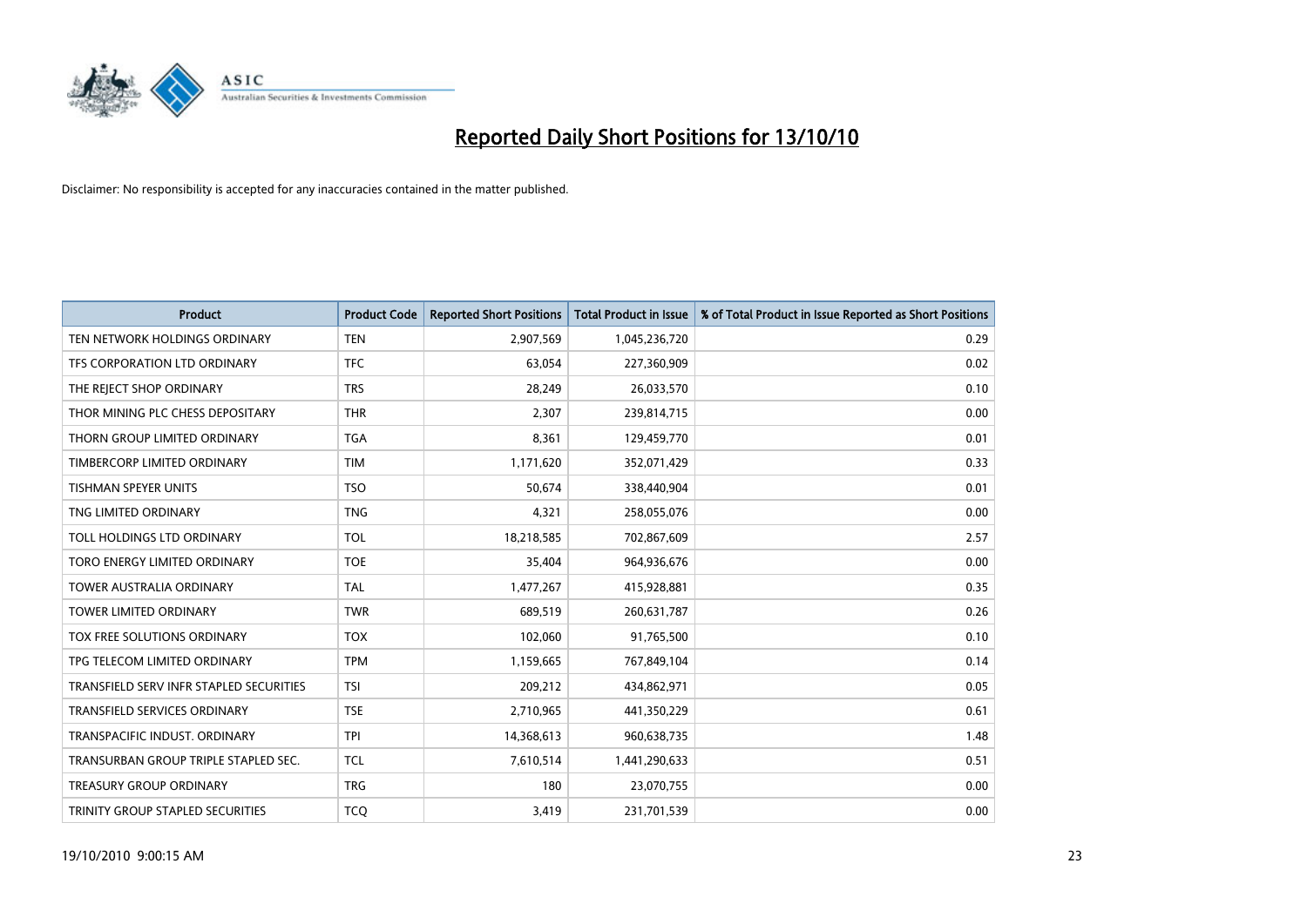

| <b>Product</b>                            | <b>Product Code</b> | <b>Reported Short Positions</b> | Total Product in Issue | % of Total Product in Issue Reported as Short Positions |
|-------------------------------------------|---------------------|---------------------------------|------------------------|---------------------------------------------------------|
| TROY RESOURCES NL ORDINARY                | <b>TRY</b>          | 39,617                          | 87,474,323             | 0.05                                                    |
| UGL LIMITED ORDINARY                      | UGL                 | 4,383,857                       | 166,028,705            | 2.62                                                    |
| <b>UNILIFE CORPORATION CDI 6:1</b>        | <b>UNS</b>          | 61,505                          | 241,158,714            | 0.02                                                    |
| UXC LIMITED ORDINARY                      | <b>UXC</b>          | 678,611                         | 305,789,718            | 0.22                                                    |
| VALAD PROPERTY GROUP STAPLED US PROHIBIT. | <b>VPG</b>          | 4,330,465                       | 2,302,129,263          | 0.18                                                    |
| <b>VDM GROUP LIMITED ORDINARY</b>         | <b>VMG</b>          | 11,116                          | 195,613,088            | 0.01                                                    |
| <b>VENTURE MINERALS ORDINARY</b>          | <b>VMS</b>          | 6,500                           | 192,663,334            | 0.00                                                    |
| VILLAGE ROADSHOW LTD ORDINARY             | <b>VRL</b>          | 682                             | 114,217,649            | 0.00                                                    |
| VILLAGE ROADSHOW LTD 'A' CLASS PREFERENCE | <b>VRLPA</b>        | 19,559                          | 52,235,451             | 0.04                                                    |
| <b>VIRGIN BLUE HOLDINGS ORDINARY</b>      | <b>VBA</b>          | 20,645,347                      | 2,209,126,568          | 0.93                                                    |
| VISION GROUP HLDGS ORDINARY               | <b>VGH</b>          | 78,000                          | 72,671,765             | 0.11                                                    |
| <b>VITA GROUP LTD ORDINARY</b>            | <b>VTG</b>          | 75,190                          | 142,499,800            | 0.05                                                    |
| VITERRA INC CDI 1:1                       | <b>VTA</b>          | 75,659                          | 68,629,939             | 0.11                                                    |
| <b>WAREHOUSE GROUP ORDINARY</b>           | <b>WHS</b>          | 302,724                         | 311,195,868            | 0.10                                                    |
| <b>WATPAC LIMITED ORDINARY</b>            | <b>WTP</b>          | 7,535                           | 183,341,382            | 0.00                                                    |
| <b>WDS LIMITED ORDINARY</b>               | <b>WDS</b>          | 23,203                          | 143,107,458            | 0.02                                                    |
| WEBIET LIMITED ORDINARY                   | <b>WEB</b>          | 107,315                         | 77,061,278             | 0.14                                                    |
| <b>WESFARMERS LIMITED ORDINARY</b>        | <b>WES</b>          | 21,750,733                      | 1,005,175,944          | 2.13                                                    |
| WESFARMERS LIMITED PARTIALLY PROTECTED    | <b>WESN</b>         | 1,692,810                       | 151,896,218            | 1.10                                                    |
| WEST AUSTRALIAN NEWS ORDINARY             | <b>WAN</b>          | 6,879,137                       | 219,668,970            | 3.12                                                    |